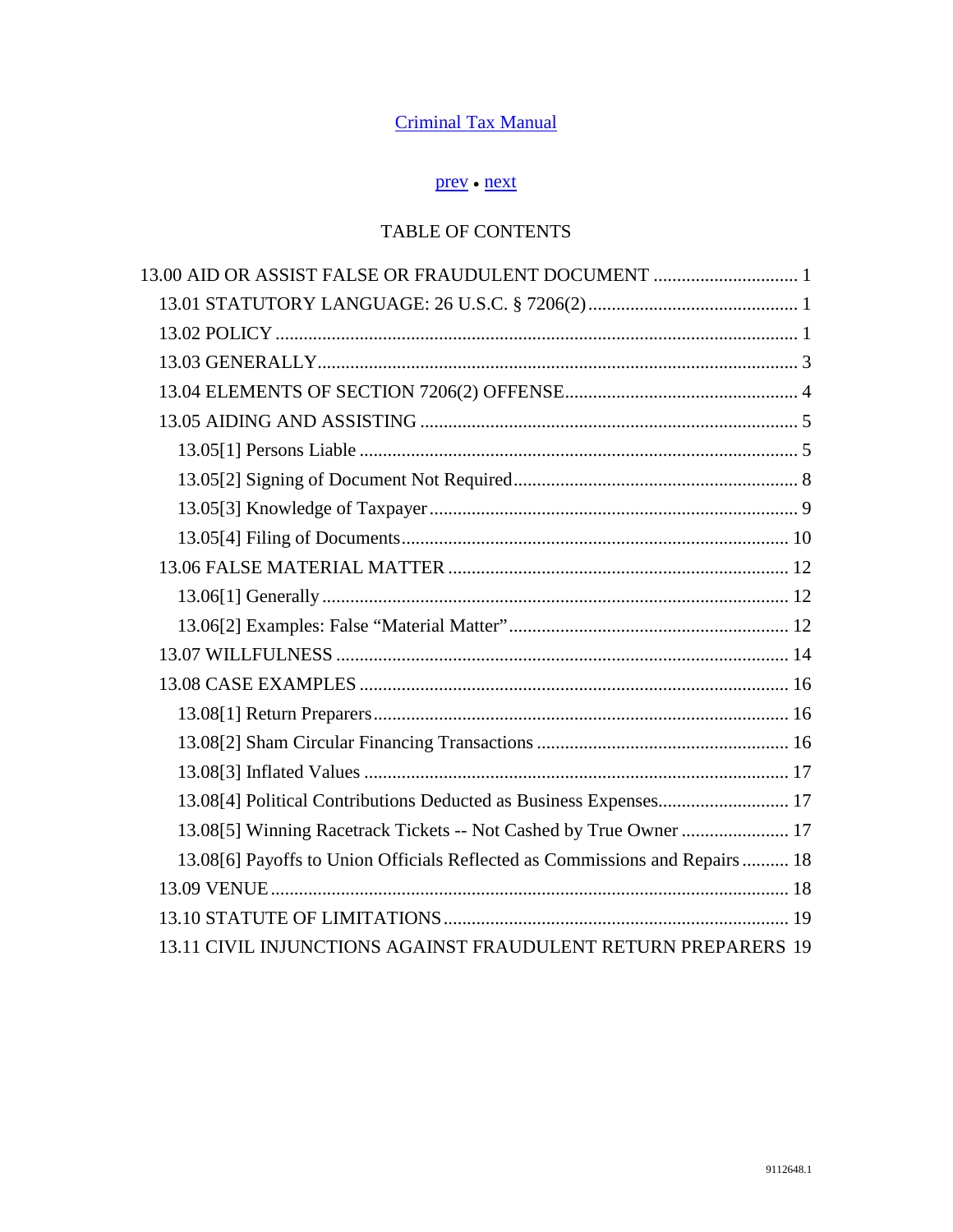### <span id="page-1-1"></span><span id="page-1-0"></span>**13.00 AID OR ASSIST FALSE OR FRAUDULENT DOCUMENT**

### *13.01 STATUTORY LANGUAGE: 26 U.S.C. § 7206(2)*

#### §7206. *Fraud and false statements*

Any person who -- . . .

(2) *Aid or assistance*. -- Willfully aids or assists in, or procures, counsels, or advises the preparation or presentation under, or in connection with any matter arising under, the internal revenue laws, of a return, affidavit, claim, or other document, which is fraudulent or is false as to any material matter, whether or not such falsity or fraud is with the knowledge or consent of the person authorized or required to present such return, affidavit, claim, or document;

. . . . .

shall be guilty of a felony and, upon conviction thereof, shall be fined . . . or imprisoned not more than 3 years, or both, together with the costs of prosecution.<sup>[[1](#page-1-3)]</sup>

## *13.02 POLICY*

<span id="page-1-2"></span> Section 7206(2) may be used to prosecute a person who willfully prepares or in some way assists in preparing a materially false tax return or other document. The document need not be signed under penalties of perjury. The statute is also advantageous because there is no need for the prosecution to show a tax due and owing, as is necessary in § 7201 tax evasion prosecutions.

 Section 7206(2) is particularly useful to prosecute tax return preparers. However, false claims charges under 18 U.S.C. § 287 may be preferable for tax returns claiming refunds when there is no question that the claim is fraudulent, particularly where the

<span id="page-1-3"></span><sup>&</sup>lt;sup>1</sup>. Under 18 U.S.C. § 3571, the maximum fine for violations of 26 U.S.C. § 7206(2) is at least \$250,000 for individuals and \$500,000 for corporations. Alternatively, if any person derives pecuniary gain from the offense, or if the offense results in a pecuniary loss to a person other than the defendant, the defendant may be fined not more than the greater of twice the gross gain or twice the gross loss.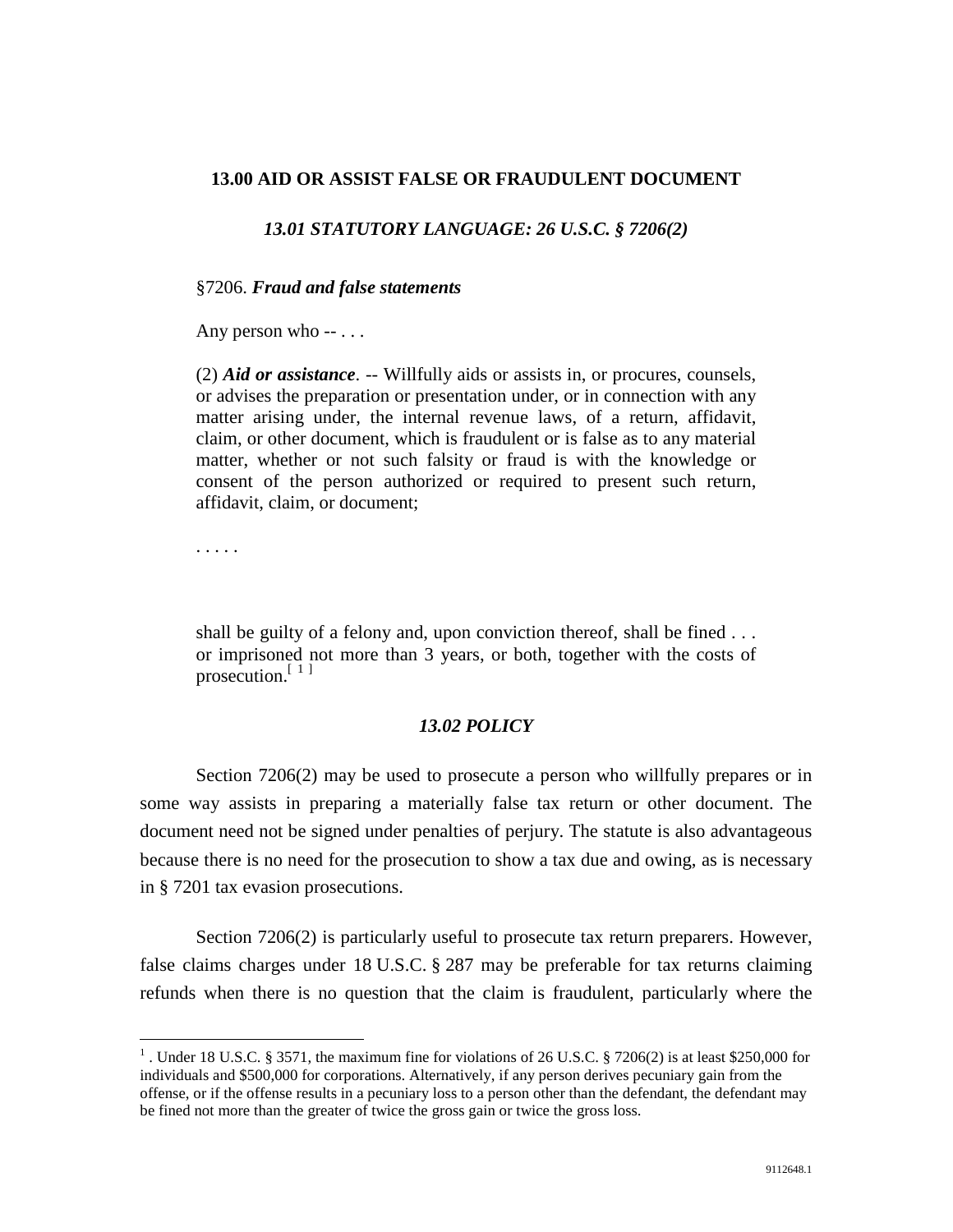return is filed in the name of a fictitious or unknowing taxpayer, because the case will raise no tax issues and restitution is more readily available under Title 18. In addition, 18 U.S.C. § 1341 or 1343, may be preferable for large-scale fraudulent return schemes. Mail or wire fraud charges yield strategic benefits by allowing prosecutors to make the entire scheme an express element of each count, and they support restitution, moneylaundering, and asset-forfeiture charges.

 If a tax return preparer willfully created a fraudulent refund return for an undercover agent and actually filed the agent's tax return by mail or electronic filing, it may be strategically useful to charge the return preparer with a substantive offense for filing the agent's return, because the defendant will have no basis to attack the credibility of the undercover agent. The preparer may be prosecuted under 18 U.S.C. § 287 or 26 U.S.C. § 7206(2) for filing the false return.

 If the taxpayer did not actually file the return, however, the prosecutor should be cautious about bringing a § 7206(2) charge. *See United States v. Dahlstrom*, 713 F.2d 1423 (9th Cir. 1983) (reversing conviction based on unfiled return); *but see United States v. Smith*, 424 F.3d 992, 1009 n.8 (9th Cir. 2005) (*limiting Dahlstrom*); *United States v. Feaster*, No. 87-1340, 1988 WL 33814, at \*2 (6th Cir. Apr. 15, 1988) (unpublished) (*rejecting Dahlstrom*). As one court has aptly put it, "[t]here are few cases that discuss whether § 7206(2) contains a filing requirement . . . ." *United States v. Borden*, No. 6:05 cr-181-Orl-31DAB, 2007 WL 1128969, at \*1 (M.D. Fla. April 12, 2007), *aff'd*, 269 Fed. Appx. 903 (11th Cir. 2008). The Eighth Circuit stated that "liability under section 7206(2) can attach even if a false return is never filed." *United States v. McLain,* 646 F.3d 599, 604 ( $8<sup>th</sup>$  Cir. 2010). Two courts have held that an offense under § 7206(2) is complete when the document or information has been presented to the entity required by law to transmit the information to the IRS. *United States v. Cutler*, 948 F.2d 691, 695 (10th Cir. 1991); *United States v. Monteiro*, 871 F.2d 204, 210 (1st Cir. 1989); *see also Dahlstrom*, 713 F.2d at 1431 (Goodwin, J., dissenting) ("The statute was clearly intended to reach tax return preparers whether or not the returns they prepare are ultimately presented. . . . Presentation is a separate act from preparation . . . ."), *as quoted in United States v. Borden*, 2007 WL 1128969 at \*2. To adopt a requirement that the filing of a return is an element of § 7206(2) "would mean that a conviction under § 7206(2) could never result from an undercover operation, because the tax forms in those cases would never be filed, nor would the 'taxpayer' ever intend to file them." *United States v. Borden*, 2007 WL 1128969 at \*2. Concluding that such a result would be contrary to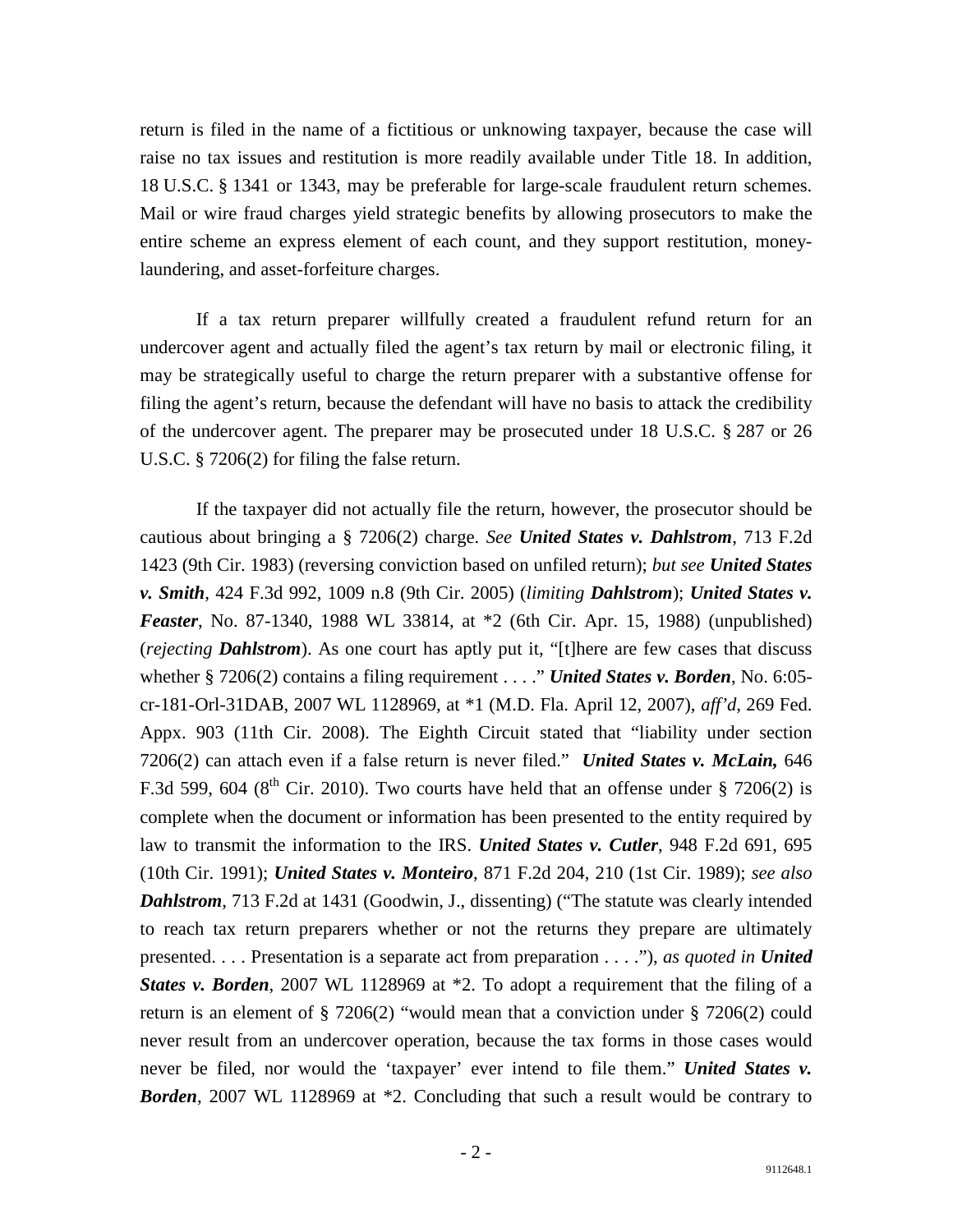Congress's intent in drafting the statute, the district court in *Borden* declined to hold that the filing of the return in question was an element of § 7206(2). 2007 WL 1128969 at  $*2-3$ .

 The Tax Division strongly encourages the use, wherever possible, of both civil injunctions and parallel criminal proceedings against fraudulent tax preparers. *See*  ["Civil/Criminal Coordination"](http://taxnet/manuals/civcrimcoord.htm) under "Criminal" on the Tax Division's website, "Taxweb," for information on this policy and the program designed to implement it.

## *13.03 GENERALLY*

<span id="page-3-0"></span> Section 7206(2) has been described as the Internal Revenue Code's "aiding and abetting" provision. *United States v. Williams*, 644 F.2d 696, 701 (8th Cir. 1981) (*citing United States v. Crum*, 529 F.2d 1380, 1382 (9th Cir. 1976)), *abrogated on other grounds as noted in United States v. Brooks*, 174 F.3d 950, 956 (8th Cir. 1999). It is frequently used to prosecute individuals who advise or otherwise assist in the preparation or presentation of false documents, *e.g.*, fraudulent tax return preparers. However, this statute is not limited to preparers, but applies to anyone who causes a false return to be filed. While frequently the false document will be a tax return or information return, any document required or authorized to be filed with the IRS can give rise to the offense.

 The constitutionality of Section 7206(2) has been upheld against challenges based on the First Amendment free speech clause and the Fifth Amendment due process clause. *United States v. Knapp,* 25 F.3d 451, 452, 457 (7th Cir. 1994) (rejecting First Amendment claim by defendant, "a self-proclaimed expert on preserving personal assets through creative estate planning" who claimed a "unique understanding of the United States Constitution, the Tax Code, [and] the . . . IRS"); *United States v. Rowlee,* 899 F.2d 1275, 1278-79 (2d Cir. 1990) ("The consensus of this and every other circuit is that liability for a false or fraudulent tax return cannot be avoided by evoking the First Amendment."); *United States v. Cochrane*, 985 F.2d 1027, 1031 (9th Cir. 1993) (finding statute not unconstitutionally vague); *United States v. Damon*, 676 F.2d 1060, 1062-63 (5th Cir. 1982) (same); *United States v. Buttorff*, 572 F.2d 619, 623-24 (8th Cir. 1978) (First Amendment); *but cf. United States v. Dahlstrom*, 713 F.2d 1423, 1428 (9th Cir. 1983) (reversing § 7206(2) conviction where advice provided on unsettled point of law).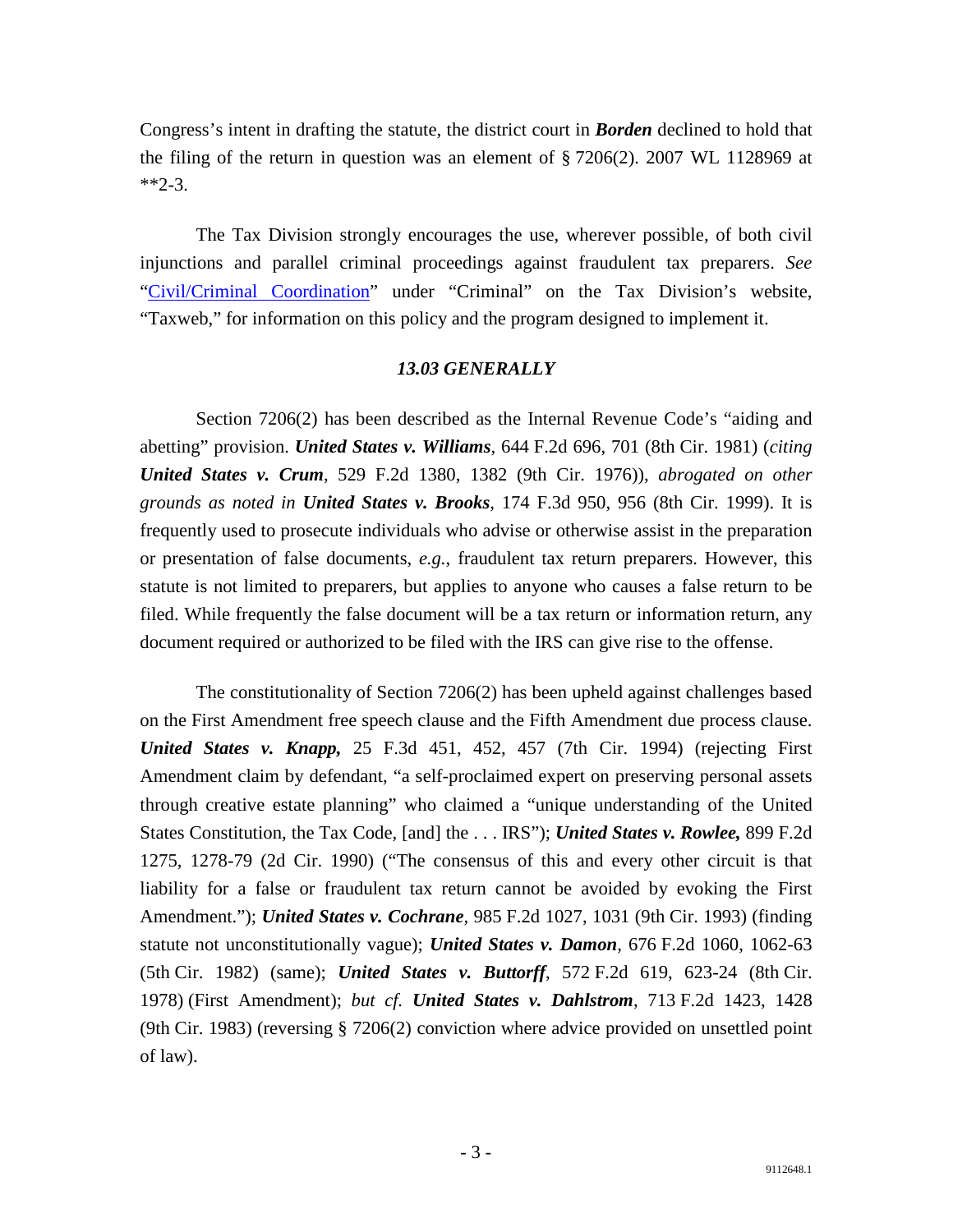Because similar concepts apply to both section 7206(2) and section 7206(1) violations, reference should be made to the discussion of section 7206(1) in [Section](http://www.justice.gov/tax/readingroom/2008ctm/CTM%20Chapter%2012.pdf)  [12.00,](http://www.justice.gov/tax/readingroom/2008ctm/CTM%20Chapter%2012.pdf) *supra*.]

## *13.04 ELEMENTS OF SECTION 7206(2) OFFENSE*

<span id="page-4-0"></span> To establish a violation of Section 7206(2), the government must prove the following elements beyond a reasonable doubt:

- 1. Defendant aided or assisted in, procured, counseled, or advised the preparation or presentation of a document in connection with a matter arising under the internal revenue laws;
- 2. The document was false as to a material matter;
- 3. The act of the defendant was willful.

*United States v. McLain*, 646 F.3d 599, 604 (8th Cir. 2010); *United States v. Goosby*, 523 F.3d 632, 637 (6th Cir. 2008; *United States v. Smith*, 424 F.3d 992, 1009 (9th Cir. 2005); *United States v. Gambone*, 314 F.3d 163, 174 (3d Cir. 2003); *United States v. Searan*, 259 F.3d 434, 443 (6th Cir. 2001); *United States v. Aramony*, 88 F.3d 1369, 1382 (4th Cir. 1996); *United States v. Klausner*, 80 F.3d 55, 59 (2d Cir. 1996); *United States v. Salerno*, 902 F.2d 1429, 1431-32 (9th Cir. 1990); *United States v. Sassak*, 881 F.2d 276, 278 (6th Cir. 1989); *United States v. Coveney*, 995 F.2d 578, 588 (5th Cir. 1993); *United States v. Hooks*, 848 F.2d 785, 788-89 (7th Cir. 1988); *United States v. Crum*, 529 F.2d 1380, 1382 n.2 (9th Cir. 1976). "[O]ne must engage in 'some affirmative participation which at least encourages the perpetrator' in order to be guilty of aiding in the preparation and presentation of false tax returns." *Sassak*, 881 F.2d at 277 (*quoting United States v. Graham*, 758 F.2d 879, 885 (3d Cir. 1985)) .

 "[T]he 'willfully aiding, assisting, procuring, counseling, advising, or causing' language of § 7206(2) effectively incorporates into this statute the theory behind accomplice liability." *Searan*, 259 F.3d at 443. This "obviates the need for a grand jury to add 18 U.S.C. § 2 to an indictment." *Searan*, 259 F.3d at 444.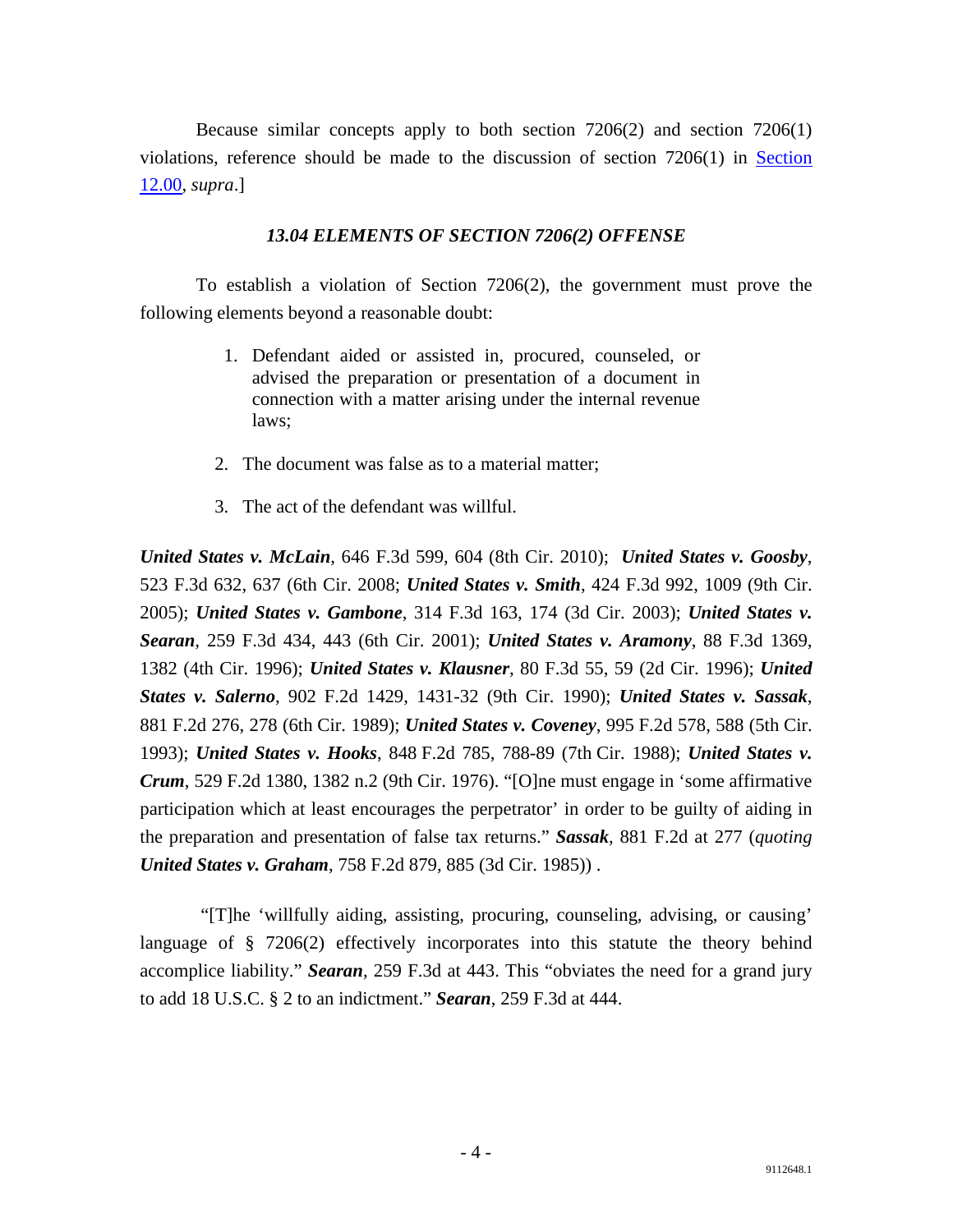#### *13.05 AIDING AND ASSISTING*

#### <span id="page-5-1"></span><span id="page-5-0"></span>*13.05[1] Persons Liable*

 The purpose of the statute "is to make it a crime for one to knowingly assist another in preparation and presentation of a false and fraudulent income tax return." *United States v. Jackson*, 452 F.2d 144, 147 (7th Cir. 1971). Section 7206(2) and its predecessor statutes have been directed against fraudulent tax return preparers since as early as 1939. In *United States v. Kelley*, 105 F.2d 912 (2d Cir. 1939), Judge Learned Hand described the statutory predecessor of Section 7206(2):

> The purpose was very plainly to reach the advisers of taxpayers who got up their returns, and who might wish to keep down the taxes because of the credit they would get with their principals, who might be altogether innocent.

#### *Kelley*, 105 F.2d at 917.

 Liability under Section 7206(2) is not limited to return preparers. The argument that Section 7206(2) "is applicable only to accountants, bookkeepers, tax consultants, or preparers who actually prepare the tax returns" was flatly rejected by the Third Circuit in *United States v. McCrane*, 527 F.2d 906, 913 (3d Cir. 1975), *vacated on other grounds*, 427 U.S. 909, *reaff'd in relevant part on remand*, 547 F.2d 204 (3d Cir. 1976) (*per curiam*). The statute "has a broad sweep, making all forms of willful assistance in preparing a false return an offense." *United States v. Hooks*, 848 F.2d 785, 791 (7th Cir. 1988) (citations omitted); *accord United States v. Coveney*, 995 F.2d 578, 588 (5th Cir. 1993).

 The statute "reaches all knowing participants in the fraud." *United States v. Clark*, 577 F.3d 273, 285 (5th Cir. 2009); *accord United States v. Fletcher*, 322 F.3d 508, 514 (8th Cir. 2003). Courts have held that anyone who causes a false return to be filed or furnishes information which leads to the filing of a false return can be guilty of violating Section 7206(2). *See, e.g., United States v. Clark*, 139 F.3d 485, 489-90 (5th Cir. 1998) (rejecting insufficiency claim by Pilot Connection members who counseled taxpayers to claim excess exemptions on Forms W-4). There need not be actual physical preparation of the return if the evidence demonstrates that the defendant provided aid, assistance, and advice in the preparation of the false tax return or took other actions that caused the taxpayer to file the false and fraudulent return. *United States v. Smith*, 424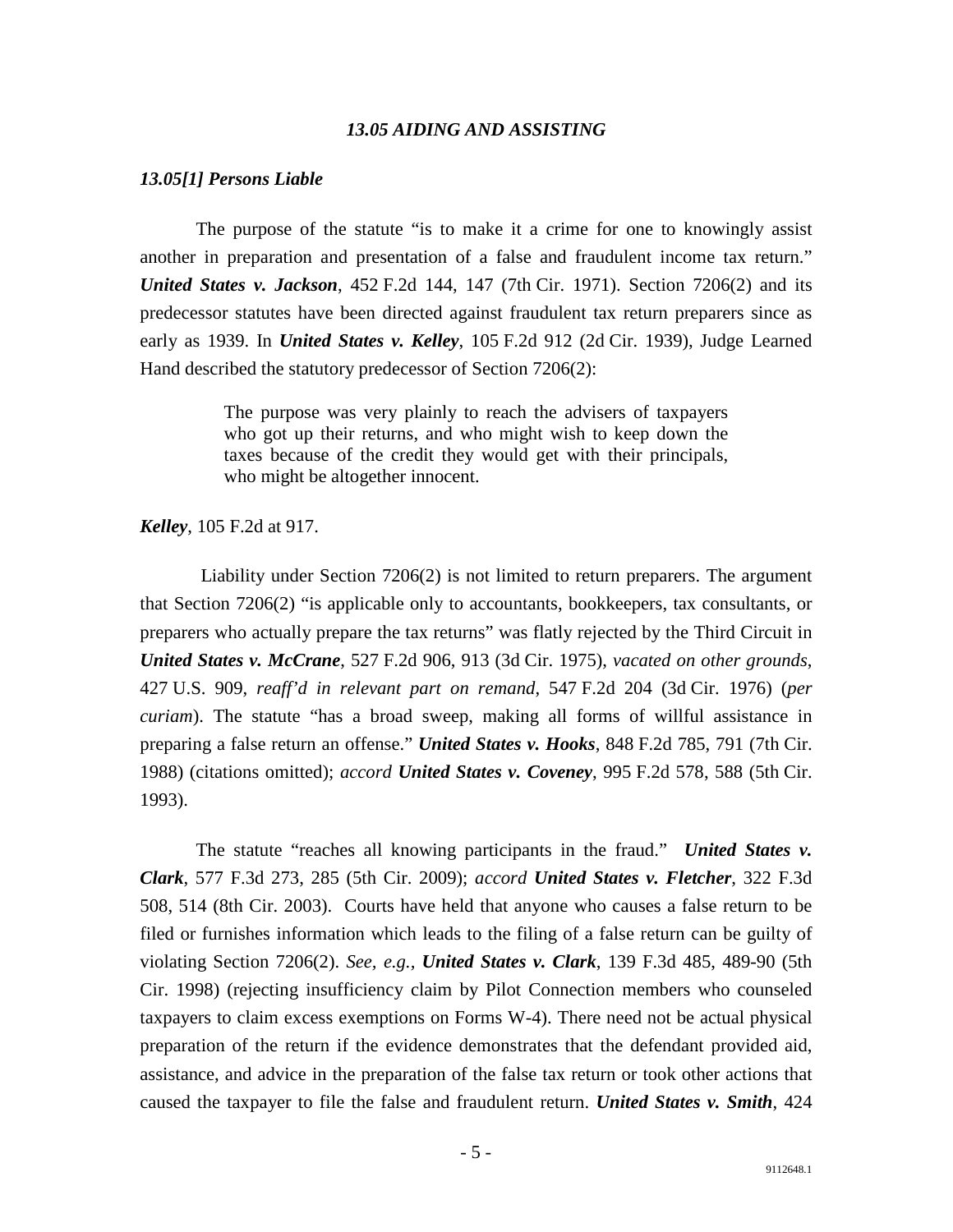F.3d 992, 1010-11 (9th Cir. 2005). The question is whether the defendant consciously did something that led to the filing of the false return.

 The defendant in *United States v. Crum,* 529 F.2d 1380, 1381 (9th Cir. 1976), was involved in a scheme designed to furnish high income doctors with backdated beaver purchase contracts for use in obtaining fraudulent depreciation deductions. Crum, who bred and sold beavers, did not participate in the preparation of the returns, but he did attend two meetings with doctors where the scheme was discussed. He also signed two backdated beaver purchase contracts, one of which was signed to exhibit to an IRS agent. *Crum*, 529 F.2d at 1381-82. In affirming Crum's conviction under section 7206(2), the court described the following jury instruction as "a proper statement of the law":

> In order to aid and abet another to commit a crime it is necessary that the accused wilfully associate himself in some way with the criminal venture, and wilfully participates in it as he would in something he wishes to bring about; that is to say, that he wilfully seeks by some act or omission of his to make the criminal venture succeed.

> In making a determination as to whether the defendants aided or assisted in or procured or advised the preparation for filing of false income tax returns, the fact that the defendants did not sign the income tax returns in question is not material to your consideration.

*Crum*, 529 F.2d at 1382-83 n.4.

 Accordingly, the court in *Crum* rejected the contention that Section 7206(2) applies only to preparers of tax returns. "'The nub of the matter is that they aided and abetted if they consciously were parties to the concealment of [a taxable business] interest . . . .'" *Crum*, 529 F.2d at 1382 (quoting *United States v. Johnson*, 319 U.S. 503, 518 (1943)).

 In *United States v. Maius*, 378 F.2d 716, 718 (6th Cir. 1967), the defendant was convicted even though he did not participate in the actual preparation of the false return, sign it, or file it. Maius managed a casino's bar and restaurant. As part of his duties, he prepared false daily sheets of the casino gambling loss collections. The figures were entered into the casino books and ultimately reflected on its income tax returns. *Id*. at 716-17. The defendant's knowledge that the records would be used in preparing the tax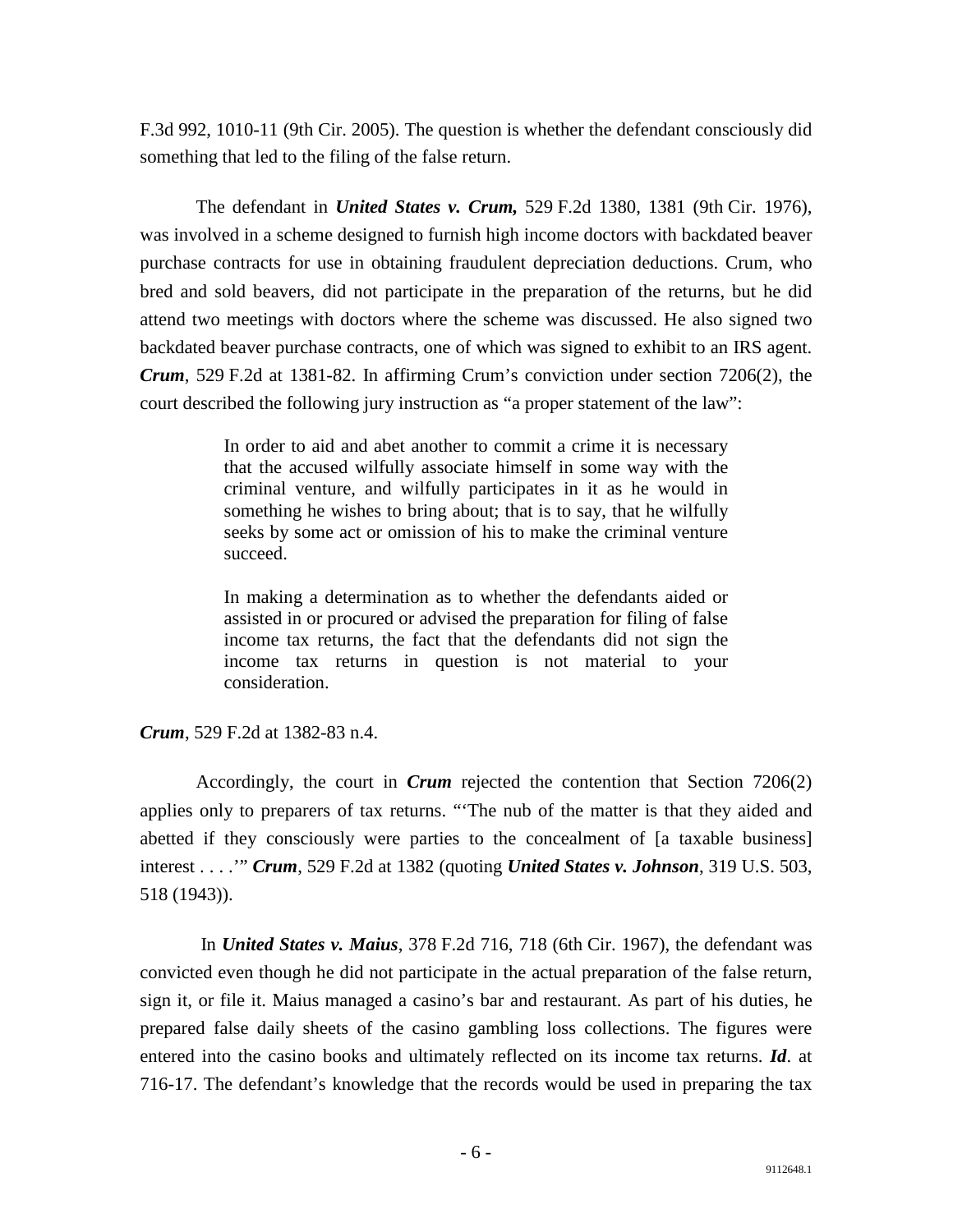returns, which he examined prior to their filing, was held sufficient to sustain his conviction. 378 F.2d at 718.

 Similarly, in *United States v. Thomas*, No. 94-3249, 1994 WL 645725, at \*6 (6th Cir. Nov. 15, 1994) (*per curiam*), the court upheld the conviction of a CPA who did not actually prepare the false returns and forms in question. In *Thomas*, the defendant CPA structured transactions to disguise personal expenses as deductible corporate expenditures, and controlled the account used in these transactions, which generated the records relied upon for the preparation of false corporate and personal tax returns. 1994 WL 645725, at \*\*1-2. The defendant, who orchestrated the underlying scheme that resulted in the filing of false Forms W-2 and false corporate and personal income tax returns, was convicted of violating § 7206(2), even though he did not personally prepare the false forms in question, based on his role in creating the false information used to prepare and file those false forms. 1994 WL 645725, at \*\*6-7.

 In *United States v. Hooks*, 848 F.2d 785 (7th Cir. 1988), the defendant withheld \$375,000 worth of bearer bonds from the bank administering his deceased father-in-law's \$8 million estate. 848 F.2d at 787. He then cashed the bonds through a transaction structured to conceal his connection with the sale. *Id*. at 788. As a result, the value of the bonds was not included in the federal estate tax return prepared by the bank, and \$96,564.58 in estate tax was evaded. *Id*. The court found that the defendant's activities resulted in the filing of the false return: even though he did not actually prepare the returns and the preparer (the bank) did not know of the fraud, the defendant had violated Section 7206(2). *Hooks*, 848 F.2d at 791.

 In *United States v. McCrane*, 527 F.2d 906 (3d Cir. 1975), *vacated on other grounds*, 427 U.S. 909 (1976), *reaff'd in relevant part on remand*, 547 F.2d 204, 207 (3d Cir. 1976) (*per curiam*), the defendant solicited political contributions as finance chairman for a gubernatorial candidate. 527 F.2d at 908. The basic scheme was that the defendant advised donors to the political campaign that he would have false invoices for advertising services sent to them so they could deduct the disguised contributions as business expenses. *Id*. at 908-09. Even though the defendant did not assist in the preparation of the two false returns for which he was convicted, he "was convicted on evidence that he assisted certain taxpayers by providing false invoices as documentation of business expenses." *Id*. at 913.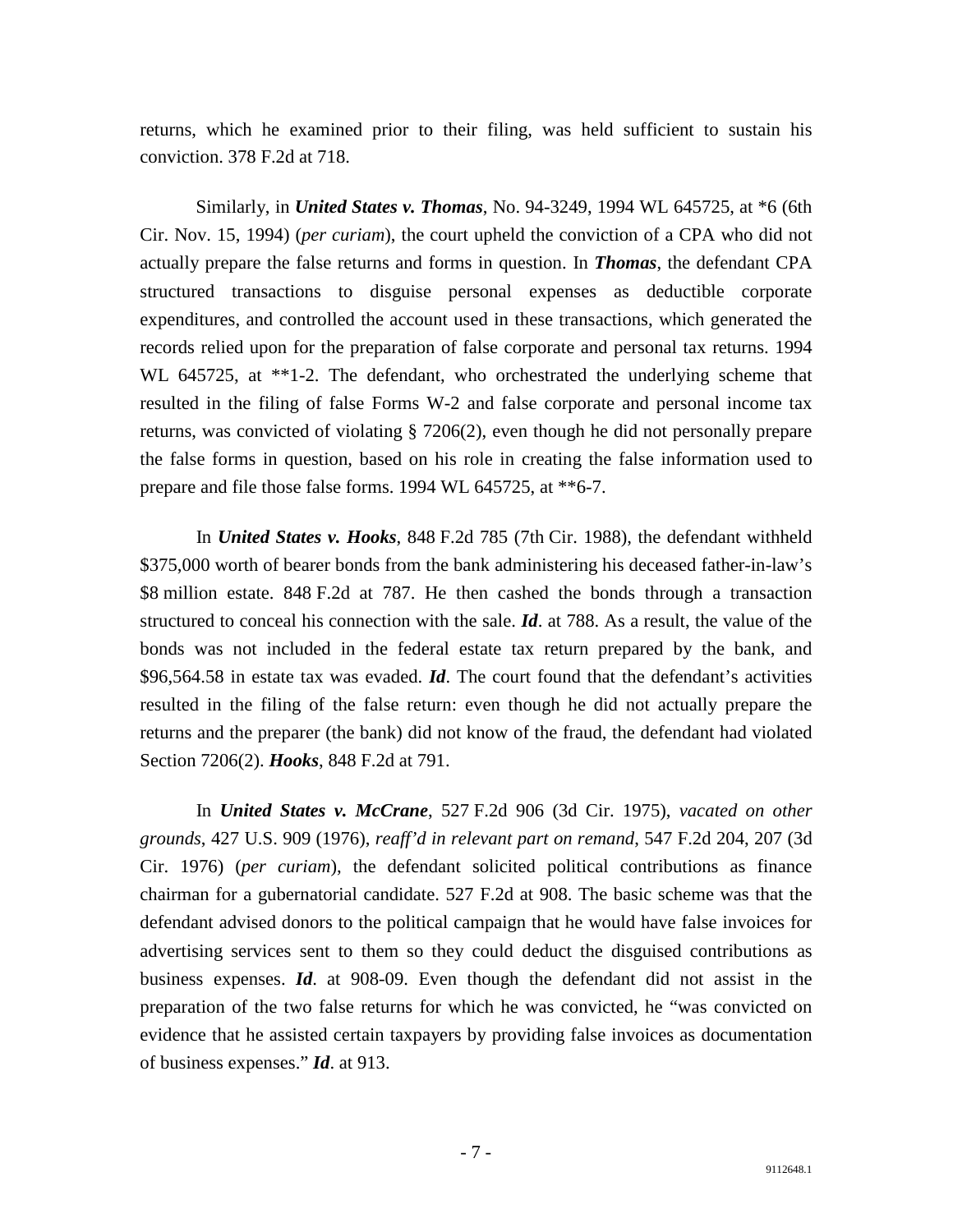*United States v. Wolfson*, 573 F.2d 216 (5th Cir. 1978), provides another example of what might be termed the underlying causation theory that can support a Section 7206(2) violation. Wolfson was charged with supplying inflated appraisals to persons who donated yachts to a university. 573 F.2d at 218. The taxpayers subsequently claimed charitable deductions on their returns based on the inflated appraisals. *Id*. Although Wolfson's conviction was reversed on evidentiary grounds, the court rejected his contention that his actions were not within Section 7206(2). As the court explained:

> Wolfson does not have to sign or prepare the return to be amenable to prosecution. If it is proved . . . that he knowingly gave a false appraisal with the expectation it would be used by the donor in taking a charitable deduction on a tax return, it would constitute a crime.

*Wolfson*, 573 F.2d at 225; *accord United States v. Gambone*, 314 F.3d 163,173-74 (3d Cir. 2003) (in a scheme to pay overtime wages from non-payroll accounts where no tax was withheld and false Forms W-2 were provided to employees, prosecution under § 7206(2) was appropriate); *United States v. MacKenzie*, 777 F.2d 811, 820 (2d Cir. 1985) (defendants' conviction under § 7206(2) upheld where defendants issued false Forms W-2 to employees, knowing they would be used to file false returns, to conceal defendants' own ongoing fraud). "[A]ffirmative participation need not rise to the level of actual counseling, . . . as long as it 'at least encourages' the preparation or presentation of a false return." *Gambone*, 314 F.3d at 173-74; *see also United States v. Head*, 697 F.2d 1200, 1208 n.13 (4th Cir. 1982) (court of appeals noted that trial court's dismissal of § 7206(2) charges because government had failed to prove defendant had actually prepared the returns at issue was "clearly contrary" to holdings of numerous circuits, which all held that actual preparation of the return was not required under  $\S 7206(2)$ ).

## <span id="page-8-0"></span>*13.05[2] Signing of Document Not Required*

 Section 7206(2) prohibits aiding or assisting in, procuring, counseling, or advising the preparation or presentation of a false document. The fact that the defendant does not actually sign or file the document is not material. *United States v. Coveney*, 995 F.2d 578, 588 (5th Cir. 1993) (observing that "[a] person need not actually sign or prepare a tax return to aid in its preparation"); *United States v. Motley*, 940 F.2d 1079, 1084 (7th Cir. 1991) (rejecting insufficiency claim based on the fact that defendant neither signed nor mailed returns); *United States v. Crum*, 529 F.2d 1380, 1382 n.4 (9th Cir.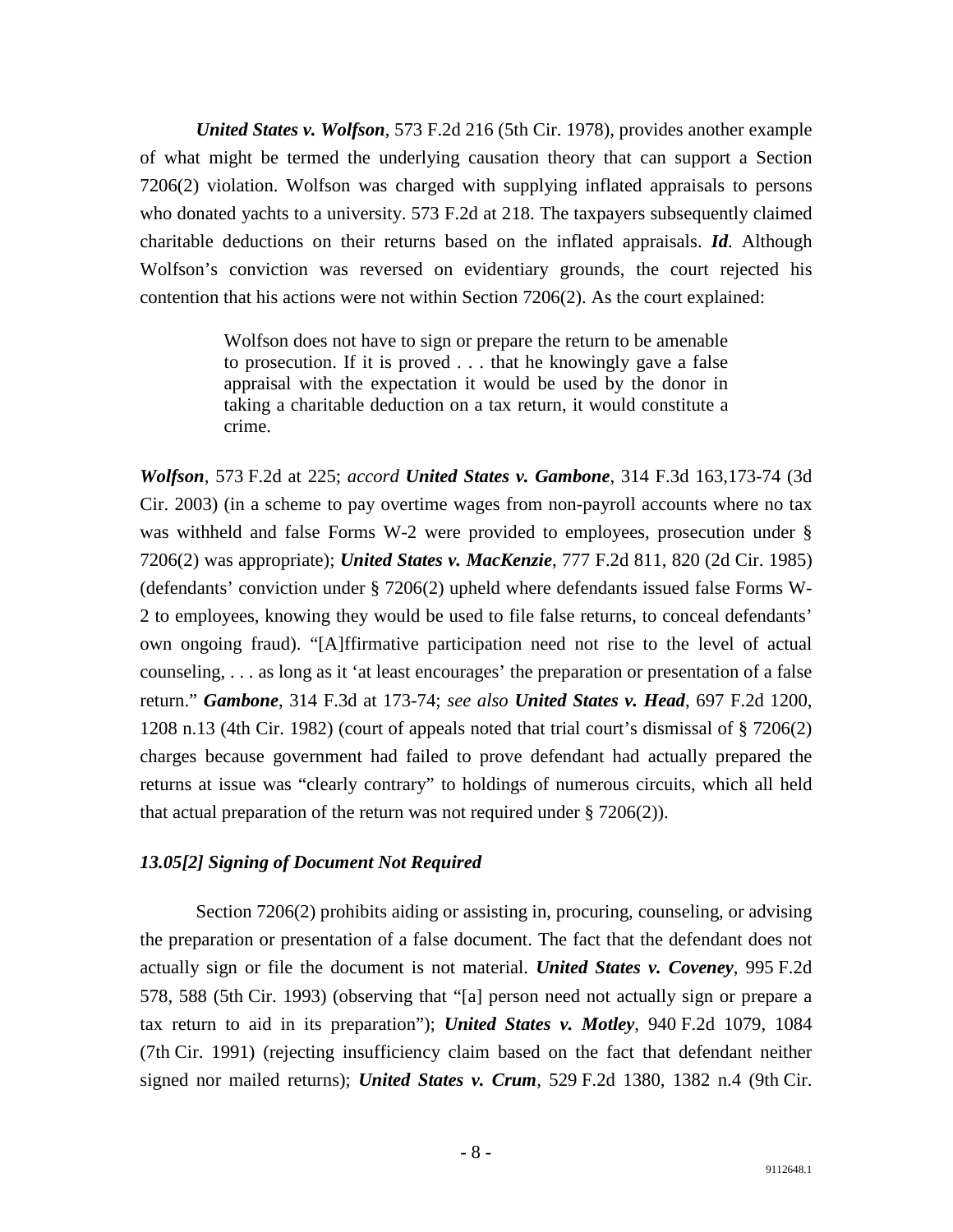1976) (approving instruction in case arising under § 7206(2) that "the fact that the defendants did not sign the income tax returns in question is not material").

 In this respect, a Section 7206(2) prosecution differs from a Section 7206(1) prosecution because one of the elements of a Section 7206(1) violation is subscribing (signing) any return, statement, or other document under penalties of perjury.

### <span id="page-9-0"></span>*13.05[3] Knowledge of Taxpayer*

 It is no defense to a Section 7206(2) prosecution that the taxpayer who submitted the return was not charged, even when the taxpayer was aware of the falsity of the return, went along with the scheme, and could have been charged with a violation. Any criminal mental state (or lack thereof) on the part of the taxpayer is not relevant to the propriety of a defendant's prosecution under Section 7206(2).

 Rejecting a defense argument that taxpayer-witnesses commit perjury either when they sign the jurat indicating that they have examined their returns or when they testify under oath that they had not examined their returns before signing them, one court has held that "the innocence or guilty knowledge of a taxpayer is irrelevant" to a Section 7206 prosecution. *United States v. Jennings*, 51 Fed. Appx. 98, 99-100 (4th Cir. 2002) (*per curiam*) (citations omitted). Accordingly, both a defendant supplying false information to an entirely innocent taxpayer and a defendant supplying false information to a taxpayer who willingly accepts and uses the false information are guilty of violating Section 7206(2). This is clear from the language of Section 7206(2) which provides that it applies "whether or not such falsity or fraud is with the knowledge or consent of the person authorized or required to present such return, affidavit, claim, or document . . . ." *See also Baker v. United States*, 401 F.2d 958, 987-88 (D.C. Cir. 1968) (affirming convictions of defendants charged with conspiracy and violations of § 7206(2), where defendants agreed to report fees earned by one defendant on the other defendant's tax return, which the second defendant filed, to conceal the first defendant's receipt of additional taxable income).

 After surveying other circuit precedent involving Section 7206(2) prosecutions of individuals who did not prepare the false returns, the Fourth Circuit stated that all that is required for a Section 7206(2) prosecution is that a defendant knowingly participate in providing information that results in a materially fraudulent tax return, whether or not the taxpayer is aware of the false statements. *United States v. Nealy*, 729 F.2d 961, 963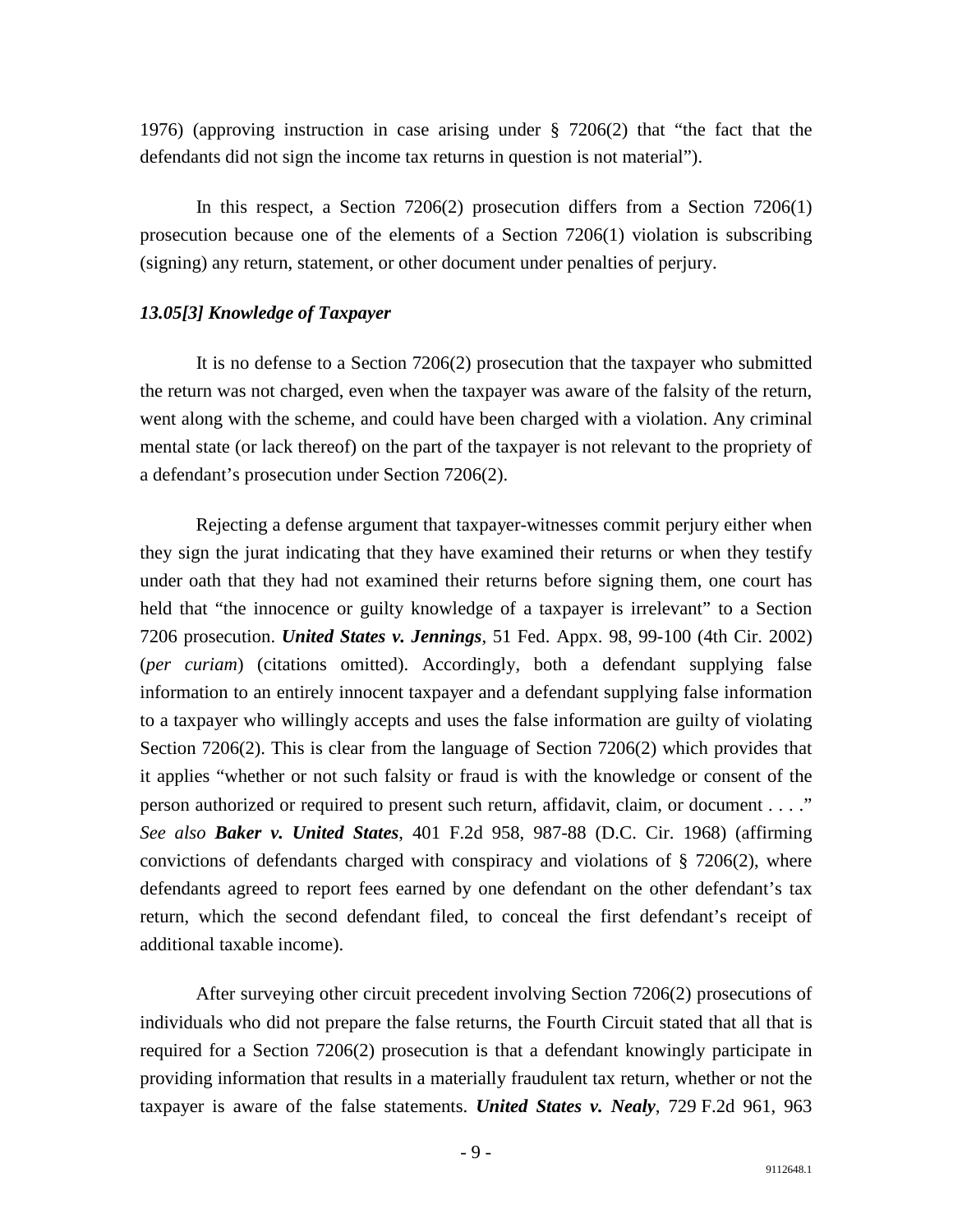(4th Cir. 1984); *accord United States v. Lefkowitz,* 125 F.3d 608, 618-19 (8th Cir. 1997) (affirming § 7206(2) conviction of corporation president who provided to accountant false information the president knew would result in filing of false return); *United States v. Marshall,* 92 F.3d 758, 760 (8th Cir. 1996) (noting that the taxpayers were unaware of inaccuracies while rejecting sufficiency challenge to § 7206(2) conviction); *United States v. Motley*, 940 F.2d 1079, 1084 (7th Cir. 1991) (in rejecting claim that evidence on § 7206(2) counts was insufficient because defendant neither "signed any of the returns or . . . personally mailed any of the returns himself," the court of appeals noted that § 7206(2) specifically permits conviction of a defendant "'whether or not [the] falsity or fraud is with the knowledge or consent of the [innocent] person.'"); *United States v. Hooks*, 848 F.2d 785, 791 (7th Cir. 1988) (observing that defendant willfully caused tax preparer to file a false estate tax return and therefore violated § 7206(2), regardless of whether the tax preparer knew of the falsity or fraud).

 Occasionally, the primary witness against the person charged with aiding and assisting in the preparation or presentation of a false tax return may be the taxpayer, who may also be culpable. In order to enable the jury to weigh properly the credibility of such a witness, it may be necessary to ask the district court to instruct the jury on the requirements for accomplice testimony. *Hull v. United States*, 324 F.2d 817, 823 (5th Cir. 1963).

# <span id="page-10-0"></span>*13.05[4] Filing of Documents*

 The Ninth Circuit in *United States v. Dahlstrom*, 713 F.2d 1423, 1429 (9th Cir. 1983), found that the filing of a return is an element of a Section 7206(2) violation. The dissent argued, however, that "[t]he statute was clearly intended to reach tax return preparers whether or not the returns they prepare are ultimately presented." *Dahlstrom*, 713 F.2d at 1431 ( Goodwin, J., dissenting).

 The government has similarly argued that an offense under Section 7206(2) may be committed without the filing of a document. By its terms, the statute prohibits aiding or advising either the preparation or the presentation of a fraudulent income tax return. Therefore, the offense can be committed simply by counseling a taxpayer to file a false return: nothing in the statute suggests that the taxpayer must follow that advice and actually file the return in order for the offense defined by Section 7206(2) to be committed. In *United States v. Feaster*, No. 87-1340, 1988 WL 33814, at \*2 (6th Cir.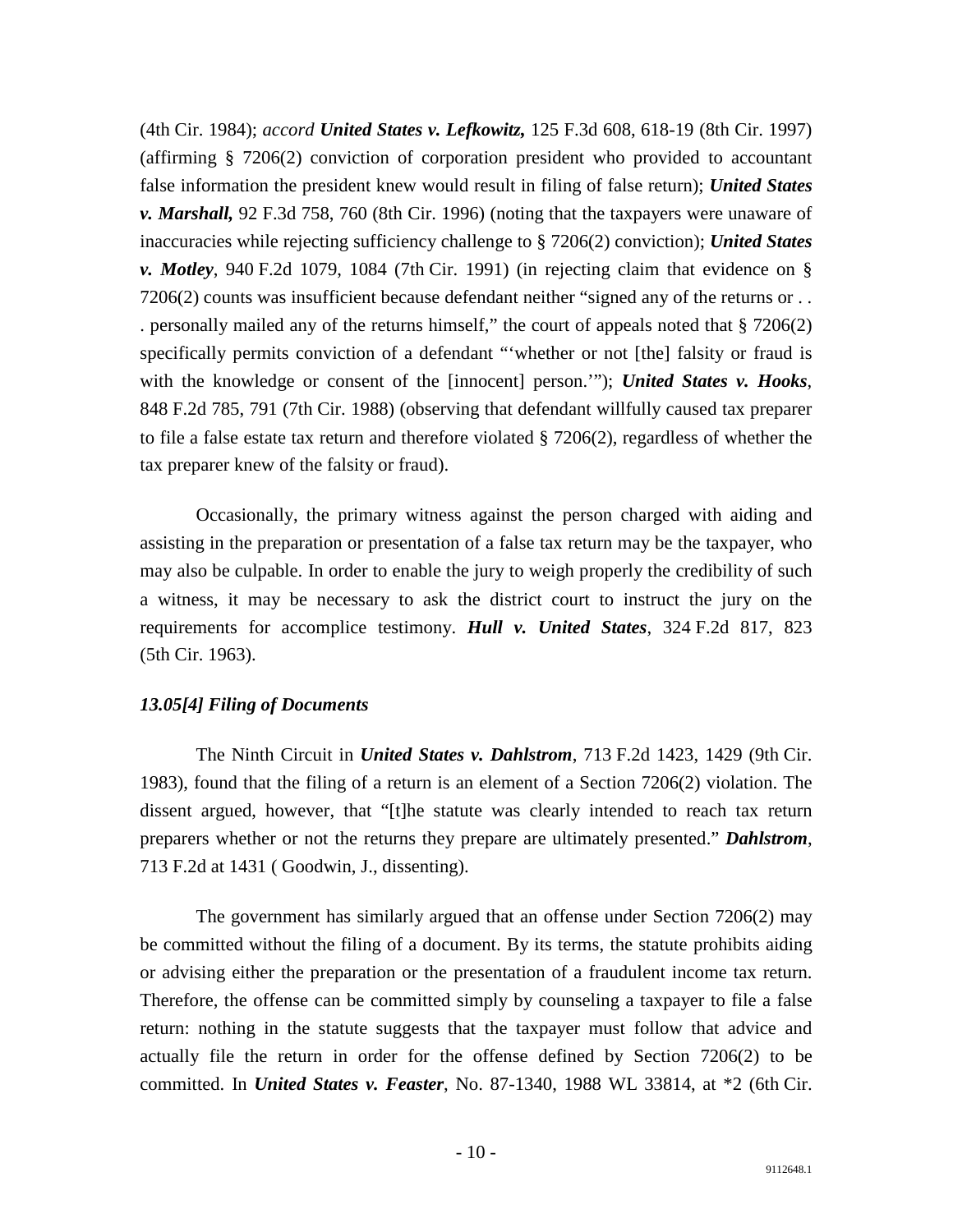April 15, 1988), the Sixth Circuit agreed with the government and held that "*Dahlstrom* is contrary to the plain language of 26 U.S.C. § 7206(2)." *Cf. United States v. Monteiro*, 871 F.2d 204, 209-10 (1st Cir. 1989) (court questioned, but did not decide, whether there is a filing requirement for a Section 7206(2) conviction).

 Even if the crime may not be completed until a return is filed, it is not necessary that the defendant be the same individual who actually filed the false return, as long as the defendant's willful conduct led to the filing of the false return. *United States v. Kellogg*, 955 F.2d 1244, 1248-49 (9th Cir. 1992). A plausible argument can be made that an unfiled return may form the basis of a Section 7206(1) or (2) prosecution if the return was transmitted to a third person obligated to file it. *See United States v. Cutler*, 948 F.2d 691, 694-95 (10th Cir. 1991) (upholding § 7206(2) conviction for false and unfiled 1099B given to intermediary required to file); *accord Monteiro*, 871 F.2d at 210-11 (Section 7206(2) applies where defendant did not sign Forms W-2G but conspired with those who did; the offense is complete when the false information is given to the intermediary obligated by law to file it.). Similarly, in *United States v. Qaimari*, No. 3:05 CR 766, 2006 WL 1023684, at \*1 (N.D. Ohio April 18, 2006), the defendant completed false Quick Claim forms to redeem lottery tickets, and was charged with violations of § 7206(2). These Quick Claim forms, which were not filed, became the basis for Forms W-2G, which the Ohio Lottery Commission subsequently filed via an IRS transmittal form, Form 4804. *Qaimari*, 2006 WL 1023684, at \*3 n.2. The court held that the third party of legal consequence was the Lottery Commission, which paid out the winnings and was obligated to transmit information to the IRS via the Form W-2G. *Id.*

 However, in sharp contrast to *Cutler*, *Monteiro* and *Qaimari*, is Seventh Circuit's decision in *United States v. Palivos*, 486 F.3d 250, 259 (7th Cir. 2007). In *Palivos*, the court vacated a  $\S 7206(2)$  conviction on the basis that a fraudulent tax return, which was patently false and was used to defraud a lender and the Small Business Administration, was never filed. 486 F.3d at 259. After commenting that "[t]here seems to be no dispute that to be a violation of  $\lceil \frac{8}{5} \rceil 7206(2) \rceil$  the return must have been filed with the Internal Revenue Service," the court noted that the fifth superseding indictment used the language "aided in the preparation *and* presentation to the IRS." *Id*. (emphasis added). The court then noted that "the return for which there is some evidence of fraud is not the return which was filed with the IRS and cited in the indictment," whereas there was insufficient evidence to establish that the Form 1040 and Schedule C ultimately filed with the IRS were false. Based on its findings, the court vacated the defendant's conviction. It is not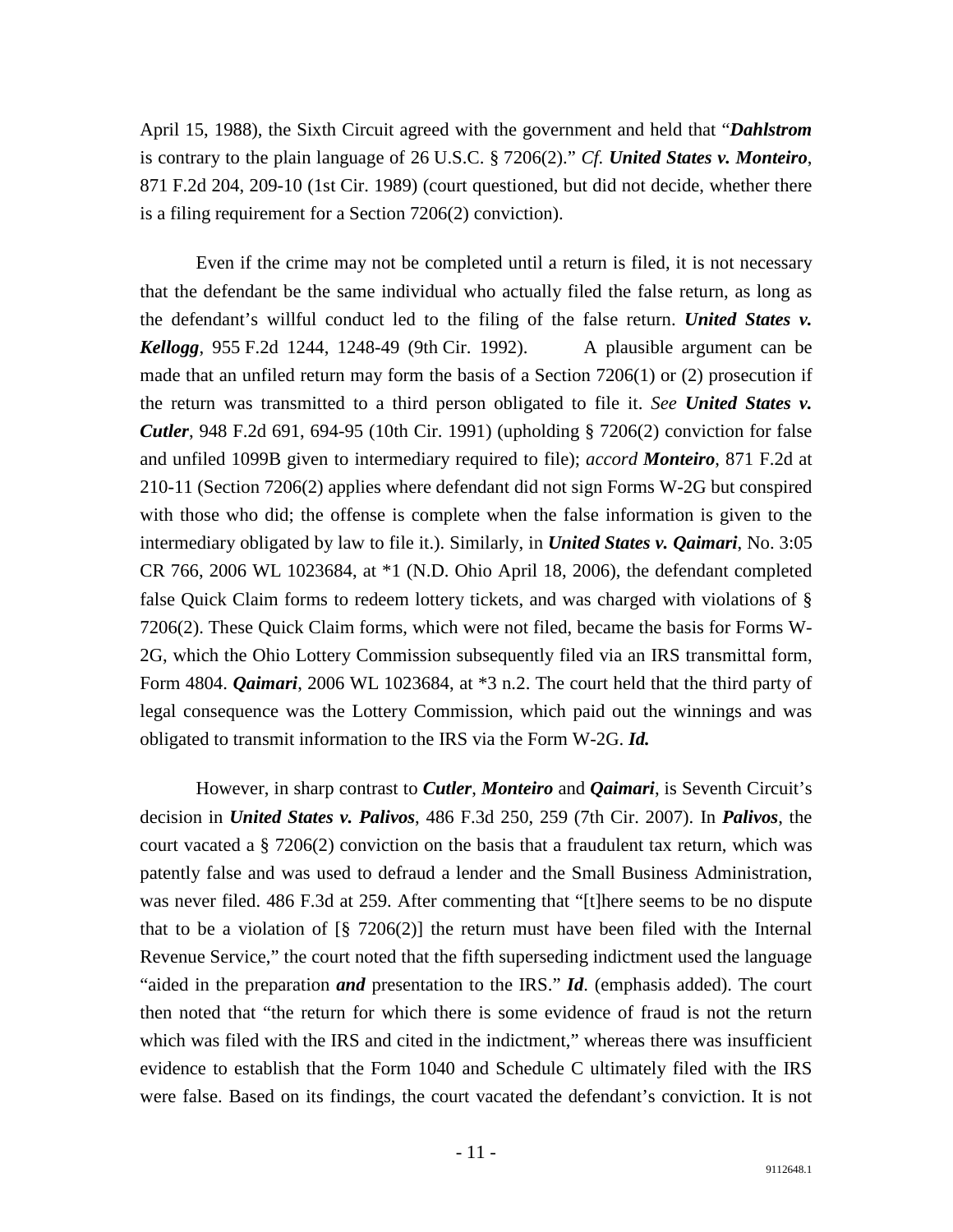clear from the court's opinion whether the use of the conjunctive "and" in the indictment was the determinative factor in vacating the conviction, or whether the court reversed based on what it determined to be a variance. In any event, the court's statement that there is "no dispute" that § 7206(2) includes a filing element may be non-binding dictum.

#### *13.06 FALSE MATERIAL MATTER*

### <span id="page-12-1"></span><span id="page-12-0"></span>*13.06[1] Generally*

 A tax deficiency is not a prerequisite to a conviction under § 7206(2). *See Hull v. United States*, 324 F.2d 817, 823 (5th Cir. 1963) (rejecting the defense argument that there was insufficient evidence that the return was false as to a material matter because the indictment did not state the amount by which income had been underreported). A "wash" transaction, having no tax consequences, may be material if there is sufficient evidence of willfulness and intent to deceive. *Baker v. United States*, 401 F.2d 958, 987 (D.C. Cir. 1968) (*citing Sansone v. United States*, 380 U.S. 343, 353 (1965)). As noted in [Section 12.10,](http://www.justice.gov/tax/readingroom/2008ctm/CTM%20Chapter%2012.pdf#TOC1_10) the law on materiality changed in the wake of *United States v. Gaudin*, 515 U.S. 506 (1995), and materiality is now held to be a jury question in Section 7206 prosecutions by the majority of circuits.

#### <span id="page-12-2"></span>*13.06[2] Examples: False "Material Matter"*

The following are pre-*Gaudin* examples of matters found to be material by courts. Such law should still be consulted for issues such as sufficiency of the evidence.

In *United States v. Helmsley,* 941 F.2d 71, 75-76 (2d Cir. 1991), the defendant reported as ordinary business expenses certain payments that the government argued were actually nondeductible constructive dividends to the defendant and her husband. The testimony of the government's expert witness on cross-examination, however, implied that the payments were a form of salary compensation to the Helmsleys, which were properly deductible as a business expense. *Id*. at 92. The trial court instructed the jury that it could convict whether the deductions were improper, as the government argued, or whether they were mischaracterized, as suggested by the government's expert. *Id*. On appeal, the defendant challenged the conviction, claiming that mischaracterization of deductions was insufficient to support a Section 7206(2) conviction. The court, however, affirmed the conviction and held that whether the deductions were improperly taken or whether they were mischaracterized was inconsequential. In either case, the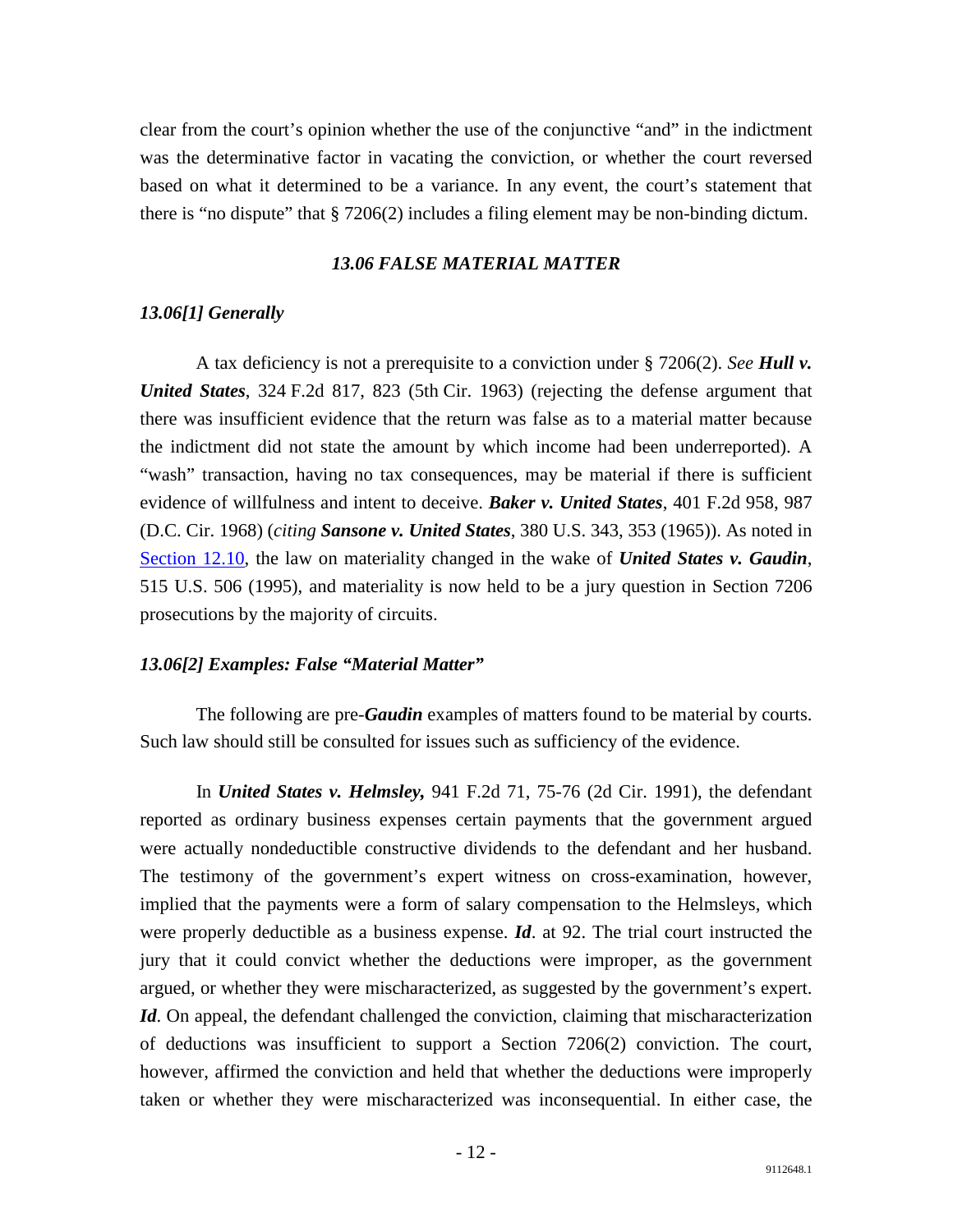court reasoned, the tax return entries were false, as proscribed by the statute. *Helmsley,*  941 F.2d at 92-93*.*

 In *United States v. Damon*, 676 F.2d 1060, 1063-64 (5th Cir. 1982), the defendant tax return preparers argued on appeal that their convictions under Section 7206(2) were improper because the documents containing the false information, their clients' Schedules C, "were not specifically and explicitly required by statute or regulation." *Damon*, 676 F.2d at 1063. The Fifth Circuit affirmed the convictions on the grounds that the Schedules C prepared by defendants were "integral parts of such returns and were incorporated therein by reference." *Id*. at 1064.

 In *United States v. Taylor*, 574 F.2d 232, 235 (5th Cir. 1978), the court held that, as a matter of law, the omission of a substantial amount of livestock receipts on tax return schedules constituted the omission of a material matter, because the schedules were integral parts of the tax return. At trial, Taylor was permitted to introduce evidence that he did not believe that the omission of livestock receipts was material because offsetting expenses rendered the omission without tax consequences. *Id*. at 234. The Fifth Circuit noted that the existence of offsetting expenses did not go to the materiality of the omitted receipts, "but to the lack of *mens rea* in their omission." *Taylor*, 574 F.2d at 237. Accordingly, the defendant's claimed belief of a lack of tax consequences may be admissible on the willfulness of the omission, even if not relevant to the materiality of the  $omission<sup>2</sup>$  $omission<sup>2</sup>$  $omission<sup>2</sup>$ 

The Sixth Circuit in *United States v. Theunick,* 651 F.3d 578, 586 (6th Cir. 2011), *petition for cert. filed* October 27, 2011, stated that Section 7206(2) prohibits causing a materially false statement to be made in a document required to be filed by the internal revenue laws. In the Theunick case, the defendants bought automatic weapons for personal use. The defendants purchased them using Federal Bureau of Alcohol, Tobacco, and Firearms (ATF) forms for the tax-exempt transfer and registration of firearms. The seller, or transferors of the weapons were National firearms Act vendors. The ATF forms indicated that the firearms were "being transferred to . . . a government entity." The forms contained a box to check if the firearm was being acquired "for personal use," which was left unchecked. The forms also indicated that the weapons were tax-exempt by nature of their use by a government entity. The defendants were charged with

<span id="page-13-0"></span> <sup>2</sup> Although *Taylor* was a Section 7206(1) case, the same principles apply to Section 7206(2) violations. *See Damon*, 676 F.2d at 1063-64.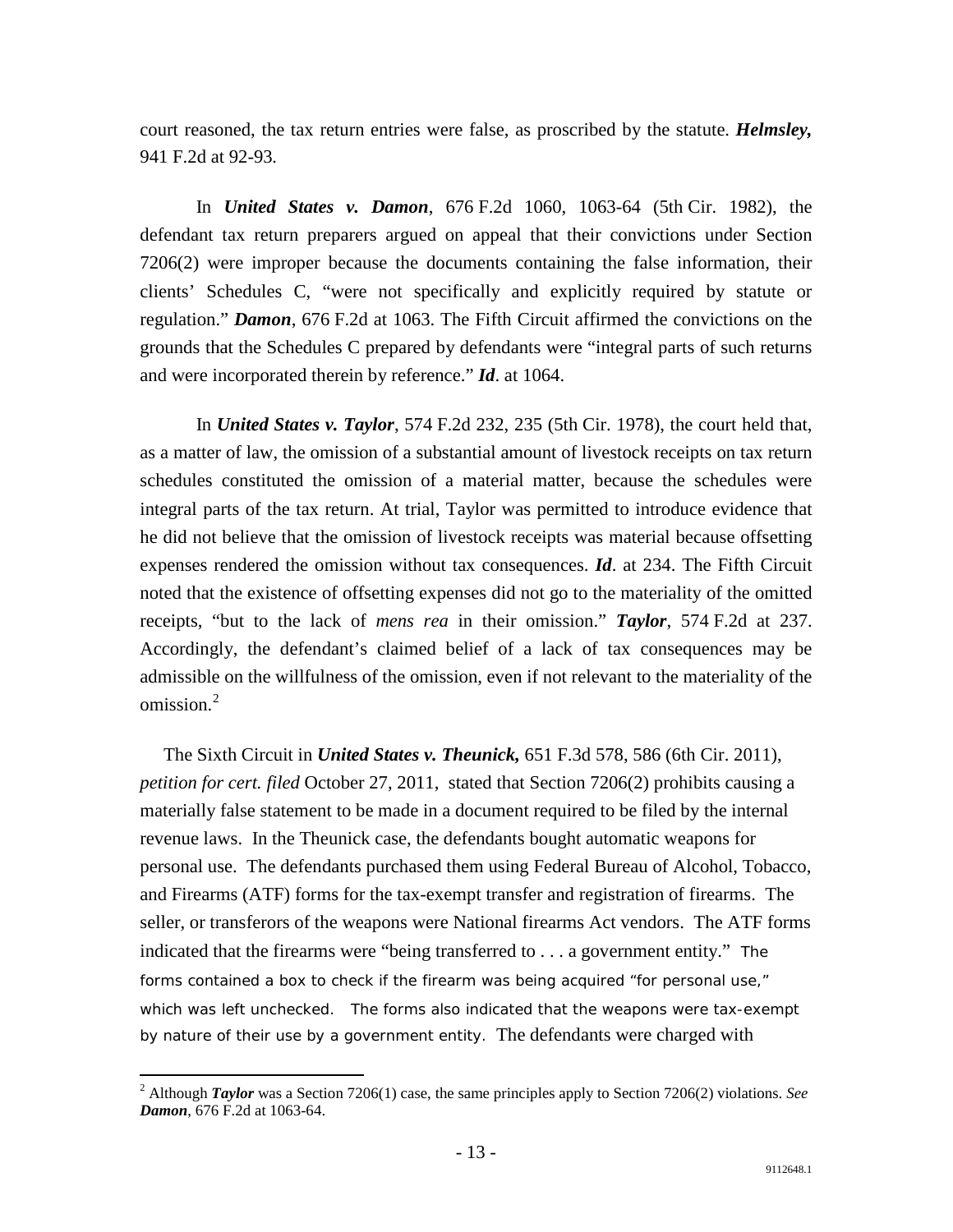<span id="page-14-0"></span>violating Section 7206(2) by falsely claiming that the firearms transactions were taxexempt. These tax-exempt forms were then forwarded to the Internal Revenue Service.

## *13.07 WILLFULNESS*

 Willfulness has the same meaning in Section 7206(2) cases as it has for other criminal tax violations: "the word 'willfully' in these statutes generally connotes a voluntary, intentional violation of a known legal duty." *United States v. Bishop*, 412 U.S. 346, 360 (1973); s*ee also Cheek v. United States*, 498 U.S. 192, 200 (1991); *United States v. Ervasti*, 201 F.3d 1029, 1041 (8th Cir. 2000). For additional discussions of willfulness, *see* Sections [8.08](http://www.justice.gov/tax/readingroom/2008ctm/CTM%20Chapter%208.pdf#TOC1_8) and [12.11,](http://www.justice.gov/tax/readingroom/2008ctm/CTM%20Chapter%2012.pdf#TOC1_11) *supra*.

 In *Edwards v. United States*, 375 F.2d 862, 864-65 (9th Cir. 1967), the defendant tax attorney collected estimated tax payments from his clients, pocketed the money, and reported on the clients' returns that the estimated tax payments had been made and were properly credited against the tax due. The defendant argued that he did not intend to evade tax but only wanted to gain a little time. *Id*. at 865. Rejecting the defendant's claim that he did not act willfully, the court explained:

> The offense to which this section is directed is not evasion or defeat of tax. Rather it is falsification and the counseling and procuring of such deception as to any material matter. Here the falsification was committed deliberately, with full understanding of its materiality; with intent that it be accepted as true and that appellant thereby gain the end he sought. This in our judgment is sufficient to constitute willfulness under this section.

*Edwards*, 375 F.2d at 865; *see also United States v. Greer*, 607 F.2d 1251, 1252 (9th Cir. 1979) ("section 7206(2) requires that the accused must know or believe that his actions will likely lead to the filing of a false return").

 It is not enough that the defendant's purposeful conduct merely resulted in the filing of a false return; the false filing must also have been a deliberate objective of the defendant. *See United States v. Salerno*, 902 F.2d 1429, 1433 (9th Cir. 1990) (convictions reversed because government failed to show that casino employee knew or understood that his embezzlement scheme would affect preparation of the casino corporate returns); *United States v. Aracri*, 968 F.2d 1512, 1523 (2d Cir. 1992) (government presented sufficient evidence for jury to find that defendants intended that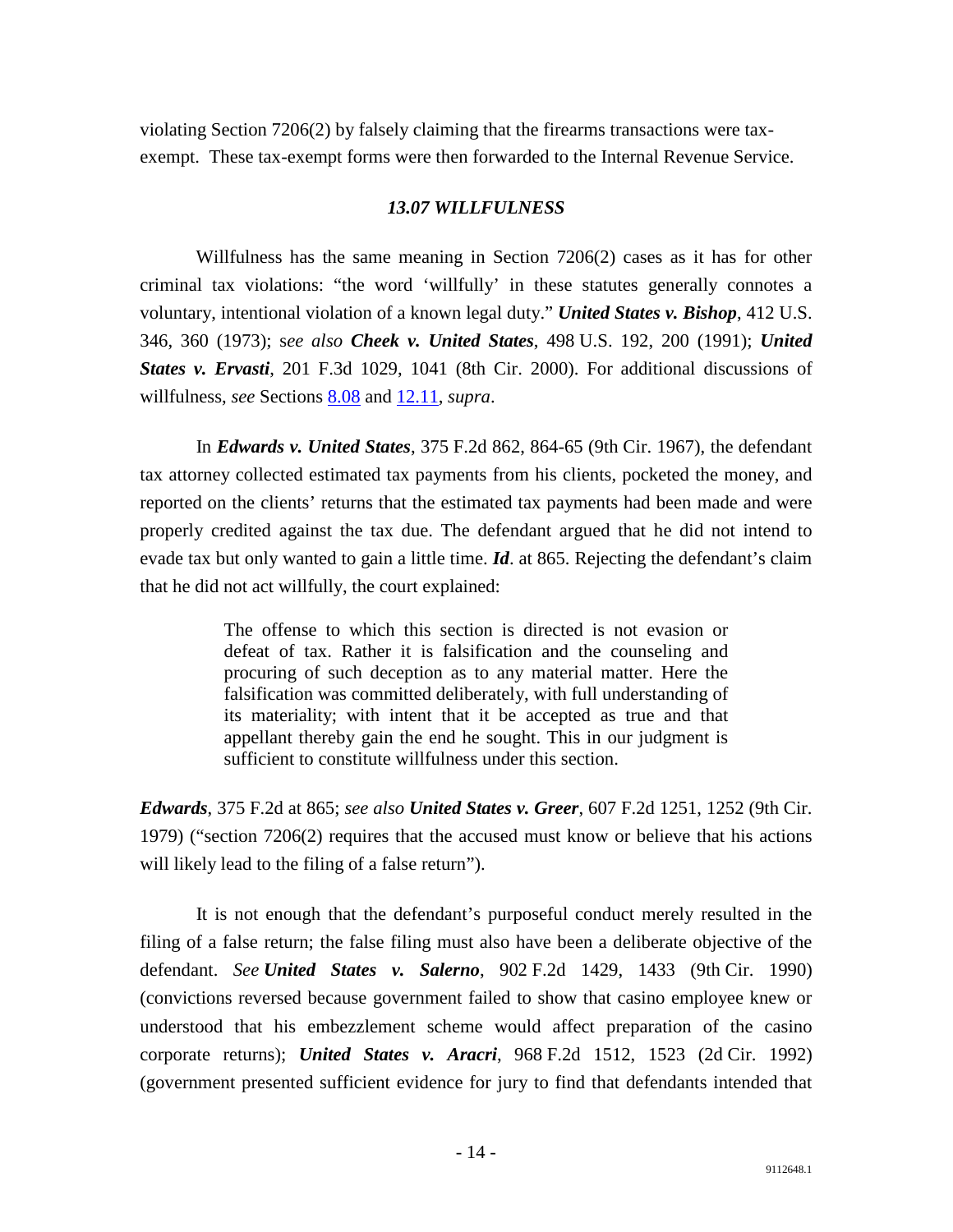fuel companies file false gasoline excise tax returns); *cf*. *United States v. Gurary*, 860 F.2d 521, 523-24 (2d Cir. 1988) (government presented sufficient evidence to show that defendants who sold fraudulent purchase invoices to corporations knew their scheme would result in corporations' using the fraudulent invoices in the preparation of the tax returns).

 Section 7206(2) charges often arise in prosecutions of promoters of abusive tax shelters. In this context, a few cases have recognized uncertainty in the law as a defense to a finding of willfulness. *See*, *e.g.*, *United States v. Dahlstrom*, 713 F.2d 1423, 1428 (9th Cir. 1983) (court reversed Section 7206(2) convictions of defendants who had instructed investors on creating and carrying out a tax avoidance scheme, because the legality of the shelters was "completely unsettled"). However, the Ninth Circuit has narrowed the circumstances in which such a defense may be raised to situations in which the defendant has merely advocated tax strategies that were of debatable legality. *See United States v. Schulman*, 817 F.2d 1355, 1359 (9th Cir. 1987). Various courts have held that *Dahlstrom* does not to provide a defense for defendants whose participation in an illegal scheme extended beyond advocacy and included actual assistance in effectuating the tax avoidance strategies. *See United States v. Tranakos*, 911 F.2d 1422, 1430-31 (10th Cir. 1990); *United States v. Kelley*, 864 F.2d 569, 577 (7th Cir. 1989); *United States v. Krall*, 835 F.2d 711, 713-14 (8th Cir. 1987); *United States v. Solomon*, 825 F.2d 1292, 1297-98 (9th Cir. 1987).

 In instances in which the defendant's promotion of a tax avoidance scheme extended beyond mere advocacy, the government may show that irrespective of the defendant's claim that the law with respect to the scheme's legality is unclear, the defendant's conduct was clearly prohibited. *See Solomon*, 825 F.2d at 1297 (even assuming that the patent tax shelter itself was legal or of unsettled legality, defendants could not rely on an uncertainty of the law defense since their conduct in administration of the scheme was so clearly fraudulent); *see also Schulman*, 817 F.2d at 1359. In *United States v. Smith*, 424 F.3d 992 (9th Cir. 2005), the government told the jury during closing argument to assume that trusts known as Unincorporated Business Organizations, or "UBOs," which the defendants promoted and charged their clients to set up, were "legitimate," and the court found that there was "nothing 'inherently unlawful with an UBO.'" *Id*. at 1010. Even though the defendants did not actually prepare any of the returns in question, their convictions on the § 7206(2) charges were nonetheless upheld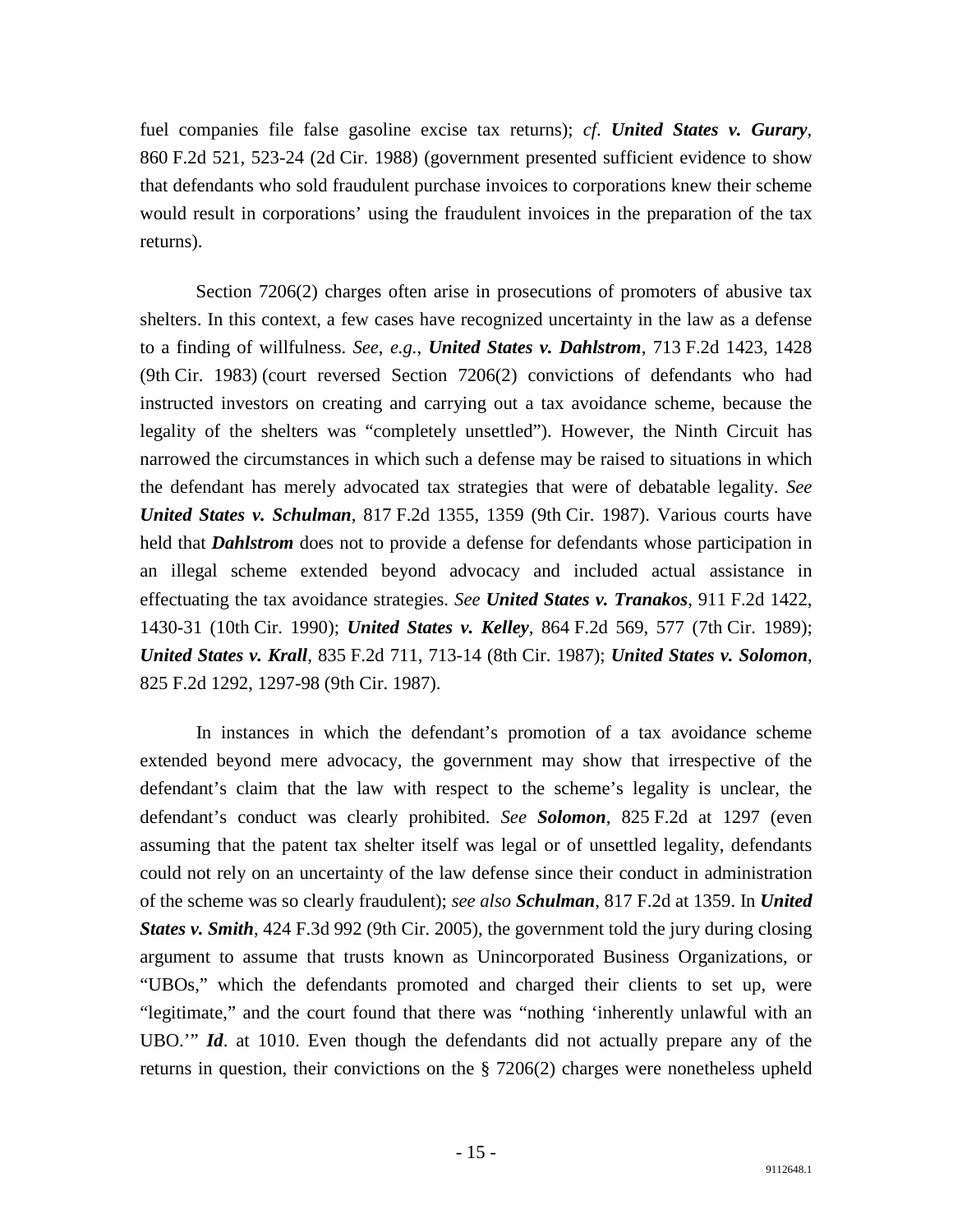based on ample evidence that the defendants "gave advice to *unlawfully* use UBOs to file false or fraudulent tax returns (or not to file at all)." *Id*. (emphasis in original).

 While mere advocacy may not be sufficient for a finding of aiding in the filing of false documents, it is not necessary that the defendant have a definite relationship (*i.e.* business partners, etc.) with the filing party. *See Aracri*, 968 F.2d at 1524 (defendants' aiding in the filing of false documents rendered them criminally liable regardless of relationship to filing organization).

### *13.08 CASE EXAMPLES*

## <span id="page-16-1"></span><span id="page-16-0"></span>*13.08[1] Return Preparers*

 In *United States v. Jackson*, 452 F.2d 144 (7th Cir. 1971) (*per curiam*), the Seventh Circuit affirmed the convictions of a return preparer. Twelve taxpayer witnesses testified that they paid the defendant to prepare their returns, which contained itemized deductions and exemptions in excess of any amount they could correctly claim. 452 F.2d at 146. The returns contained various false deductions that the taxpayers testified they had not told the defendant to claim on their behalf but that the defendant had independently claimed on their behalf. *Id*. The defendant argued that his conviction was unfair because the client-taxpayers had an incentive to lie. The court of appeals affirmed the defendant's convictions, concluding that "the innocence or guilty knowledge of a taxpayer is irrelevant to . . . a prosecution [under 26 U.S.C. § 7206(2)]." *Id*. at 147; *see also United States v. Haynes*, 573 F.2d 236, 240-41 (5th Cir.1978).

## <span id="page-16-2"></span>*13.08[2] Sham Circular Financing Transactions*

 In *United States v. Clardy*, 612 F.2d 1139, 1143-49 (9th Cir. 1980), the defendant employed check kiting and check swapping as a basis for deducting non-existent interest payments on his clients' tax returns. As part of his scheme, the defendant arranged for the preparation of false documentation to support the claimed deductions. *Id*. at 1446-47. The jury was instructed on a good faith belief defense, but was also instructed: "If you find from the evidence that transactions do not exist except in form and are otherwise unreal or sham, you are to consider whether the defendant willfully engaged in such conduct for the purpose of procuring, counseling, advising, or preparing or presenting false federal income tax returns as charged in the indictment." *Clardy*, 612 F.2d at 1152-53. The court of appeals affirmed the defendant's convictions under  $\S$  7206(2), concluding that there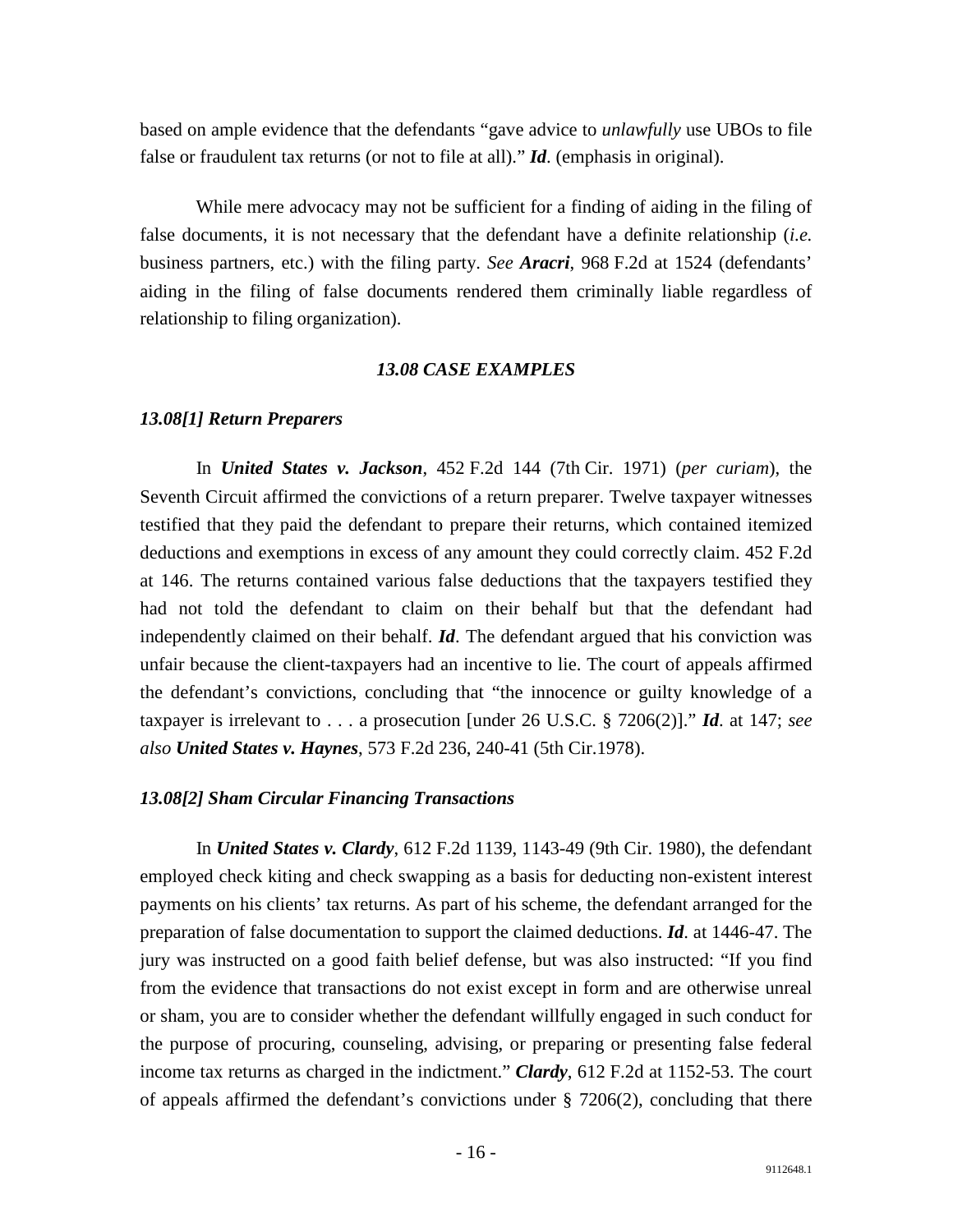was ample evidence to support a finding that the defendant "engineered the three paper transactions for the sole purpose of taking interest tax deductions without any serious intention by anyone at any time, 1971 as well as later, of completing any of the transactions. *Id*. at 1153.

## <span id="page-17-0"></span>*13.08[3] Inflated Values*

 In *United States v. Barshov*, 733 F.2d 842, 845 (11th Cir. 1984), the defendants, as general partners, had formed limited partnerships to purchase motion pictures for distribution and exhibition. The defendants inflated the purchase prices and the income generated by the films to maximize the depreciation costs and the investment credits, and they caused returns to be filed based on the inflated numbers. *Id*. at 845-46. The Eleventh Circuit affirmed the conviction for aiding and assisting in the preparation of false partnership returns and individual returns of the limited partners. *Id*. at 846.

### <span id="page-17-1"></span>*13.08[4] Political Contributions Deducted as Business Expenses*

 In *United States v. McCrane*, 527 F.2d 906 (3d Cir. 1975), *vacated on other grounds*, 427 U.S. 909, *reaff'd in relevant part*, 547 F.2d 204 (3d Cir. 1976), the defendant, who was the finance chairman for a gubernatorial candidate, solicited political contributions, but issued fictitious invoices through a public relations firm describing the money as payment for advertising services, in order to disguise the payments as business expenses for the contributors. The contributors then deducted the contributions as business expenses on their tax returns. 527 F.2d at 908-09. The defendant argued that Section 7206(2) applies only to accountants, bookkeepers, tax consultants, or preparers who actually prepare the tax returns. *Id*. at 913. Affirming the defendant's conviction, the Third Circuit noted that "[t]he defendant was convicted on evidence that he assisted certain taxpayers by providing false invoices as documentation of business expenses . . . [and] [h]e also advised and counseled the contributors to use these expenditures as tax deductions." *McCrane*, 527 F.2d at 913.

### <span id="page-17-2"></span>*13.08[5] Winning Racetrack Tickets -- Not Cashed by True Owner*

 Winners at the racetrack often pay other people to cash winning tickets so that the real winners' names will not appear on the Forms 1099 that the racetrack files with the IRS.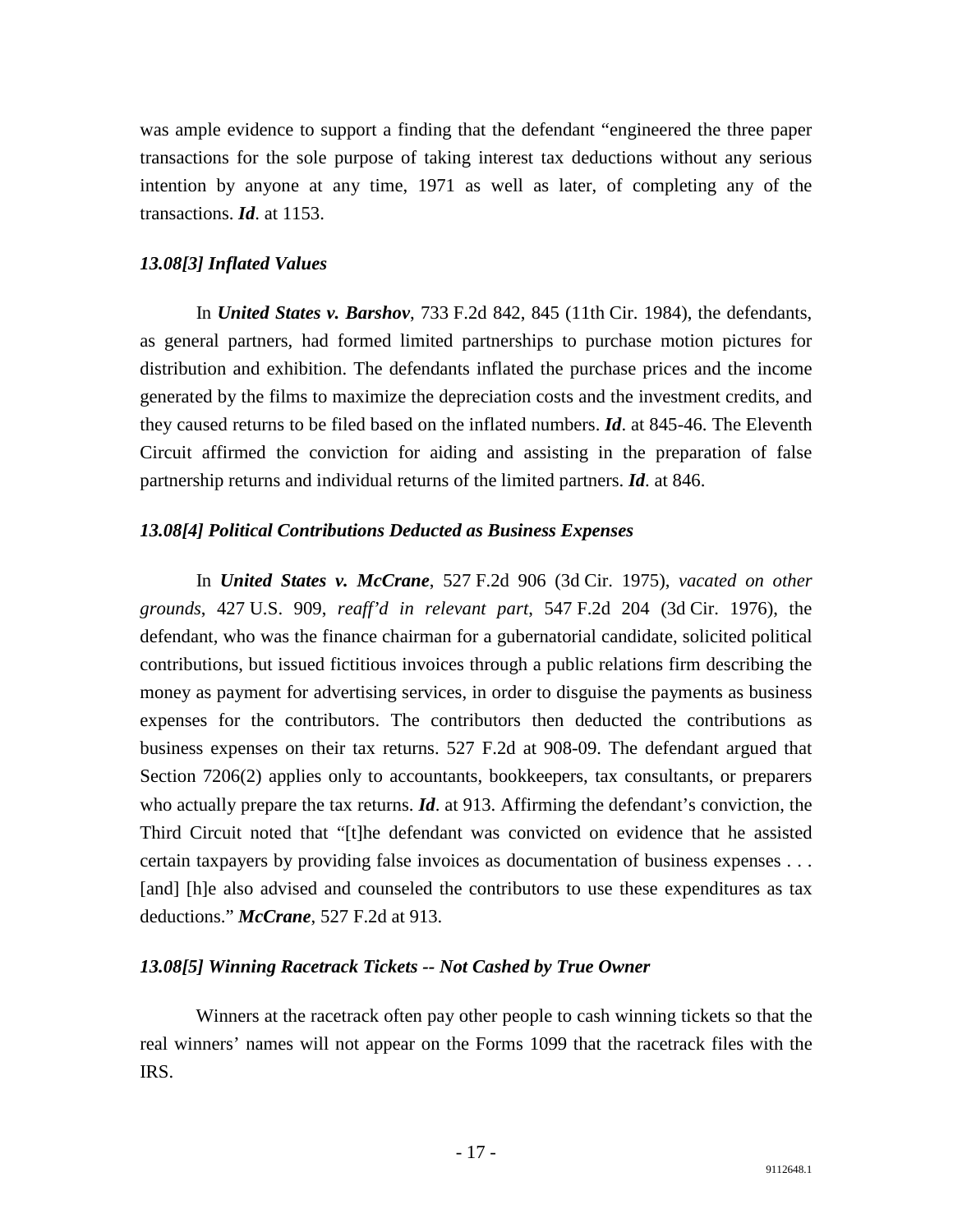In *United States v. Haimowitz*, 404 F.2d 38 (2d Cir. 1968) (*per curiam*), two people testified that they had cashed about \$100,000 worth of winning tickets for the defendants for a commission of 2½ % or 3%. A third witness testified that he had cashed \$200,000 worth of winning tickets. 404 F.2d at 39-40. The defendant apparently told two of the cashing parties that they would be given sufficient losing tickets to offset the winnings attributed to them. The Second Circuit upheld the conviction because the "scheme of causing the track to record another person as the winner was calculated to defeat the government in its tax collection." *Haimowitz*, 404 F.2d at 40; *see also United States v. Monteiro,* 871 F.2d at 209-211 (defendant's liability for aiding the preparation of fraudulent tax documents accrued at the point when those documents were submitted to an intermediary required by law to transmit the information in those documents to the IRS, with the intent that the racetrack would accept as true the information provided in those documents). Similarly, in *United States v. McGee*, 572 F.2d 1097, 1099 (5th Cir. 1978) (*per curiam*), the court affirmed the § 7206(2) conviction of a defendant who cashed winning racetrack tickets for others under his own name in return for a 10% commission. The court stated that "[t]he statute is written disjunctively and it is sufficient for the government to prove either that the information was supplied with the intent to deceive or that the information was false in the sense of being deceptive." *McGee*, 572 F.2d at 1099 (citation omitted).

## <span id="page-18-0"></span>*13.08[6] Payoffs to Union Officials Reflected as Commissions and Repairs*

 In *United States v. Kopituk*, 690 F.2d 1289 (11th Cir. 1982), the defendants made payoffs to union officials, but falsely reflected the amounts in corporate records as payments for commissions, repairs, and other items. Pointing out that even if it were true that the defendants never examined the returns, which had been prepared by their accountant, the Eleventh Circuit held that "[s]ince the tax returns were prepared in reliance upon the information supplied by appellants, they were chargeable with knowledge of the content of those returns regardless of the fact that they did not actually fill out the tax forms." *Kopituk*, 690 F.2d at 1333 (citations omitted).

## *13.09 VENUE*

<span id="page-18-1"></span> Venue will lie where the acts of aiding, assisting, counseling or advising the preparation of a false return took place or where the return was filed. *United States v. Hirschfeld*, 964 F.2d 318, 321 (4th Cir. 1992); *but see United States v. Griffin*, 814 F.2d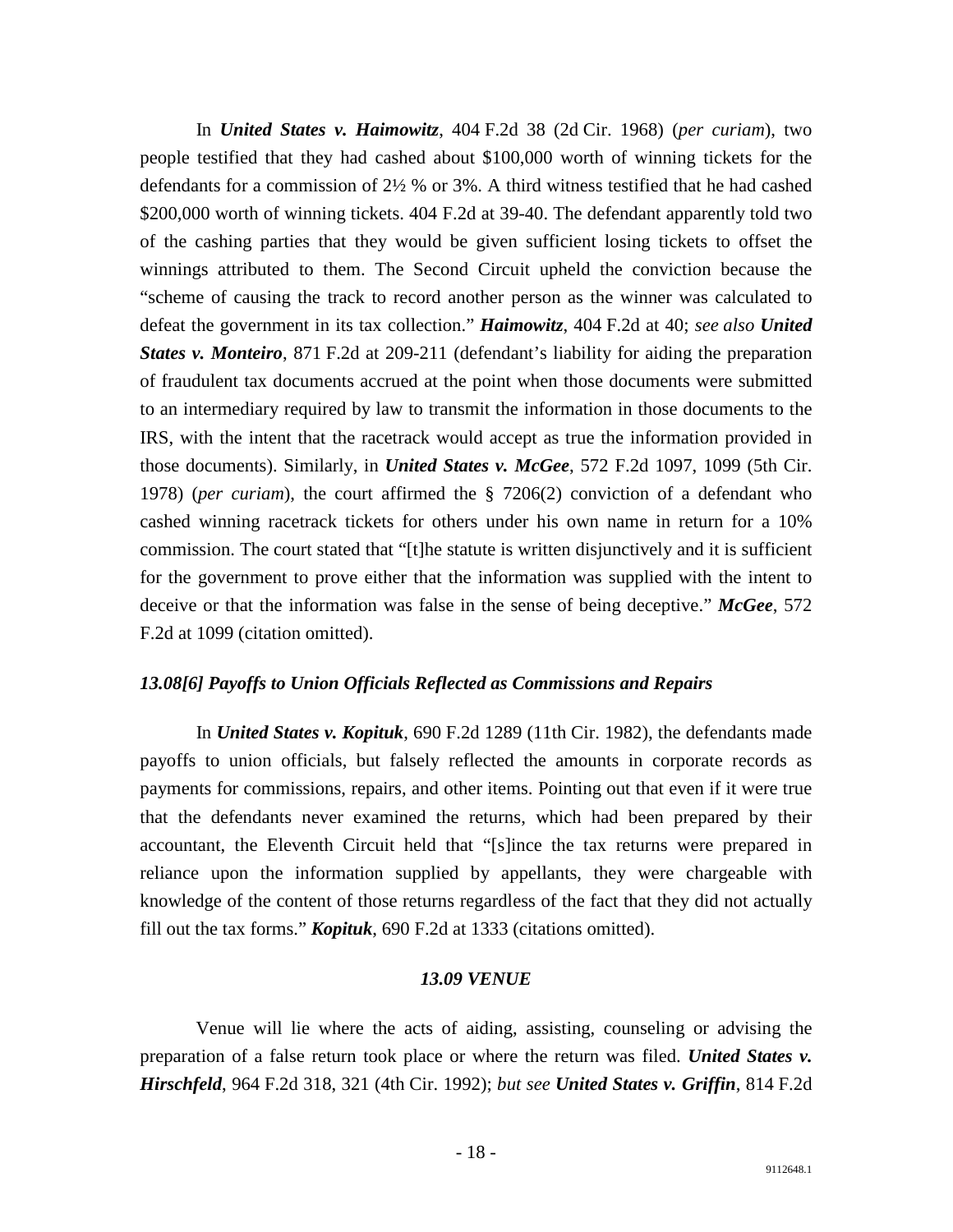806, 810 n.7 (1st Cir. 1987) (leaving open the question whether the district of filing provides a sufficient basis for venue in a Section 7206(2) prosecution where return was prepared in one district and filed in another).

 For further information, *see* the discussion of venue in [Section 6.00,](http://www.justice.gov/tax/readingroom/2008ctm/CTM%20Chapter%206%20Venue.pdf) *supra*, and the discussion of venue in connection with section  $7206(1)$  violations in [Section 12.13,](http://www.justice.gov/tax/readingroom/2008ctm/CTM%20Chapter%2012.pdf#TOC1_13) *supra*.

### *13.10 STATUTE OF LIMITATIONS*

<span id="page-19-0"></span> The statute of limitations for Section 7206(2) offenses is six years from the date of filing, unless the return is filed early, in which case the statute of limitations runs from the statutory due date for filing. 26 U.S.C. § 6531(3); *United States v. Habig*, 390 U.S. 222, 223, 225-27 (1968). (For rules relating to employment taxes, see [Section 7.02\[5\].](http://www.justice.gov/tax/readingroom/2008ctm/CTM%20Chapter%207%20SOL.pdf#TOC2_7))

 Where the defendant's act of aiding a false filing precedes the filing of a return, the significant event is the filing of the false document, not the defendant's act that aided or caused the filing. Thus, although the defendant may have provided false information to the filer more than six years prior to the filing of the return, the filing of a subsequent return based on the false information renews the limitations period every time such a filing occurs. *See*, *e.g.*, *United States v. Kelley*, 864 F.2d 569, 574-75 (7th Cir. 1989) (although defendant sold an abusive tax shelter more than six years before indictment, his clients' filing of returns that included illegal deductions arising from the shelter within the six years prior to his prosecution prevented the charges from being time-barred).

 For further information, *see* the discussion of the statute of limitations in [Section](http://www.justice.gov/tax/readingroom/2008ctm/CTM%20Chapter%207%20SOL.pdf)  [7.00,](http://www.justice.gov/tax/readingroom/2008ctm/CTM%20Chapter%207%20SOL.pdf) *supra*.

### <span id="page-19-1"></span>*13.11 CIVIL INJUNCTIONS AGAINST FRAUDULENT RETURN PREPARERS*

 The Tax Division strongly encourages federal prosecutors to utilize, wherever possible, both civil injunctions and parallel criminal proceedings against fraudulent tax preparers. While care must be taken not to interfere with or jeopardize a criminal investigation, a civil injunction case should proceed first, to the extent that the civil injunction case is ready to proceed. Use of civil injunctions enables the Department of Justice to put fraudulent return preparers out of business as fast as we can develop the cases to do so. The Tax Division's policy on parallel proceedings, if consistently adhered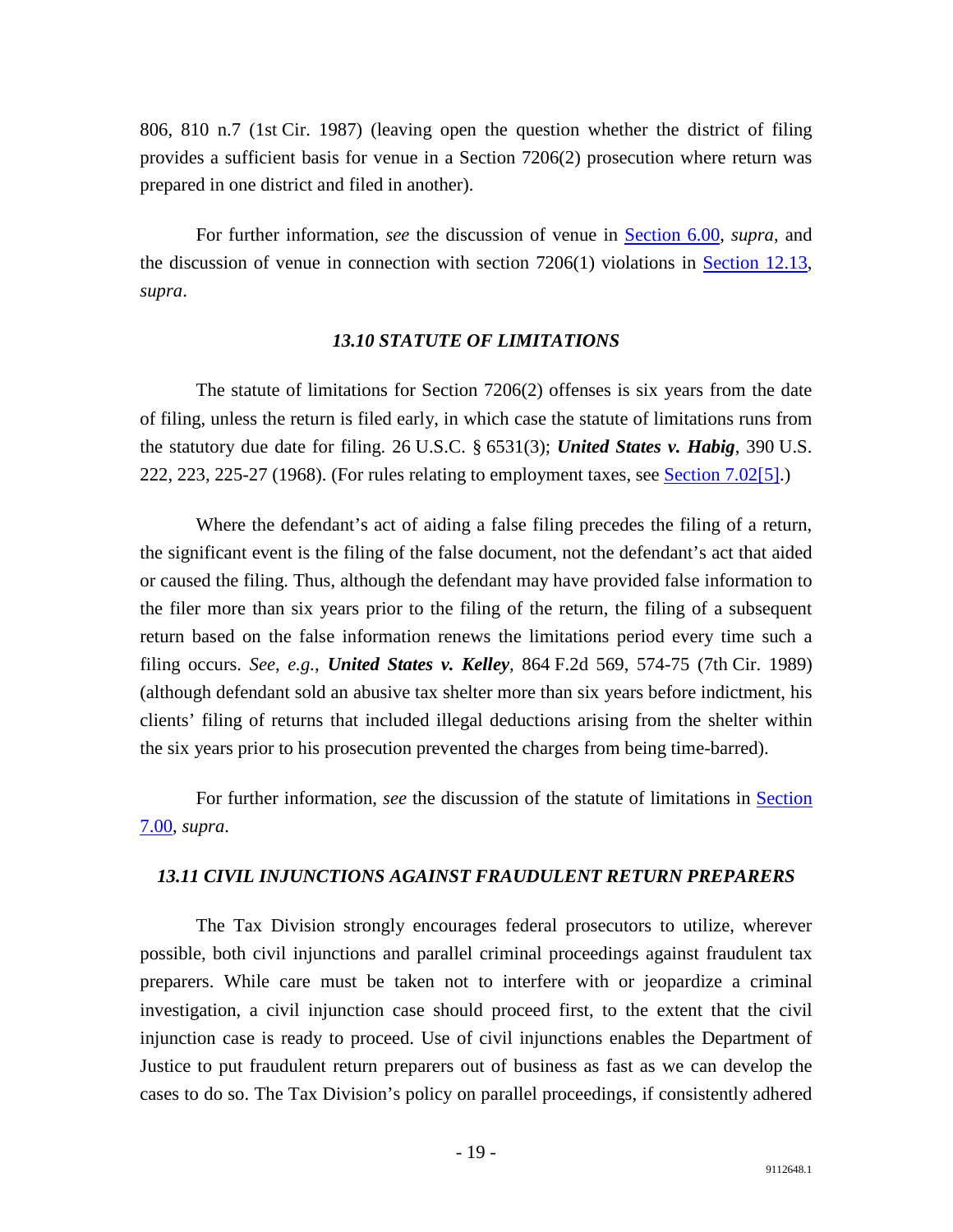to, will result in most or all criminal cases' reaching the trial or guilty plea stage after the United States has already sued for (and in most instances obtained) an injunction.

 In cases involving charges against fraudulent return preparers who are still preparing returns, the Tax Division strongly encourages attorneys to seek a preliminary injunction, under 26 U.S.C. §§ 7402 and 7407, upon the filing of the complaint or very soon thereafter in order to actually put these fraudulent return preparers out of business. Section 7402 provides:

> The district courts of the United States at the instance of the United States shall have such jurisdiction to make and issue in civil actions, writs and orders of injunction, . . . and to render such judgments and decrees as may be necessary or appropriate for the enforcement of the internal revenue laws.26 U.S.C. §7402(a); *United States v. Bell*, 414 F.3d 474, 476-77 n.2 (3d Cir. 2005). Section 7407 provides:

> A civil action in the name of the United States to enjoin any person who is a tax return preparer from further engaging in any conduct described in subsection (b) or from further acting as a tax return preparer may be commenced at the request of the Secretary. . . . The court may exercise its jurisdiction over such action (as provided in section 7402(a)) separate and apart from any other action brought by the United States against any such tax return preparer or any taxpayer.

26 U.S.C. §7407(a). Under Section 7407(b), if the district court finds

- (1) that a tax return preparer has --
	- (A) engaged in any conduct subject to penalty under section 6694 or 6695, or subject to any criminal penalty provided by [Title 26 of the United States Code],
	- (B) misrepresented his eligibility to practice before the Internal Revenue Service, or otherwise misrepresented his experience or education as a tax return preparer,
	- (C) guaranteed the payment of any tax refund or the allowance of any tax credit, or
	- (D) engaged in any other fraudulent or deceptive conduct which substantially interferes with the proper administration of the Internal Revenue laws, and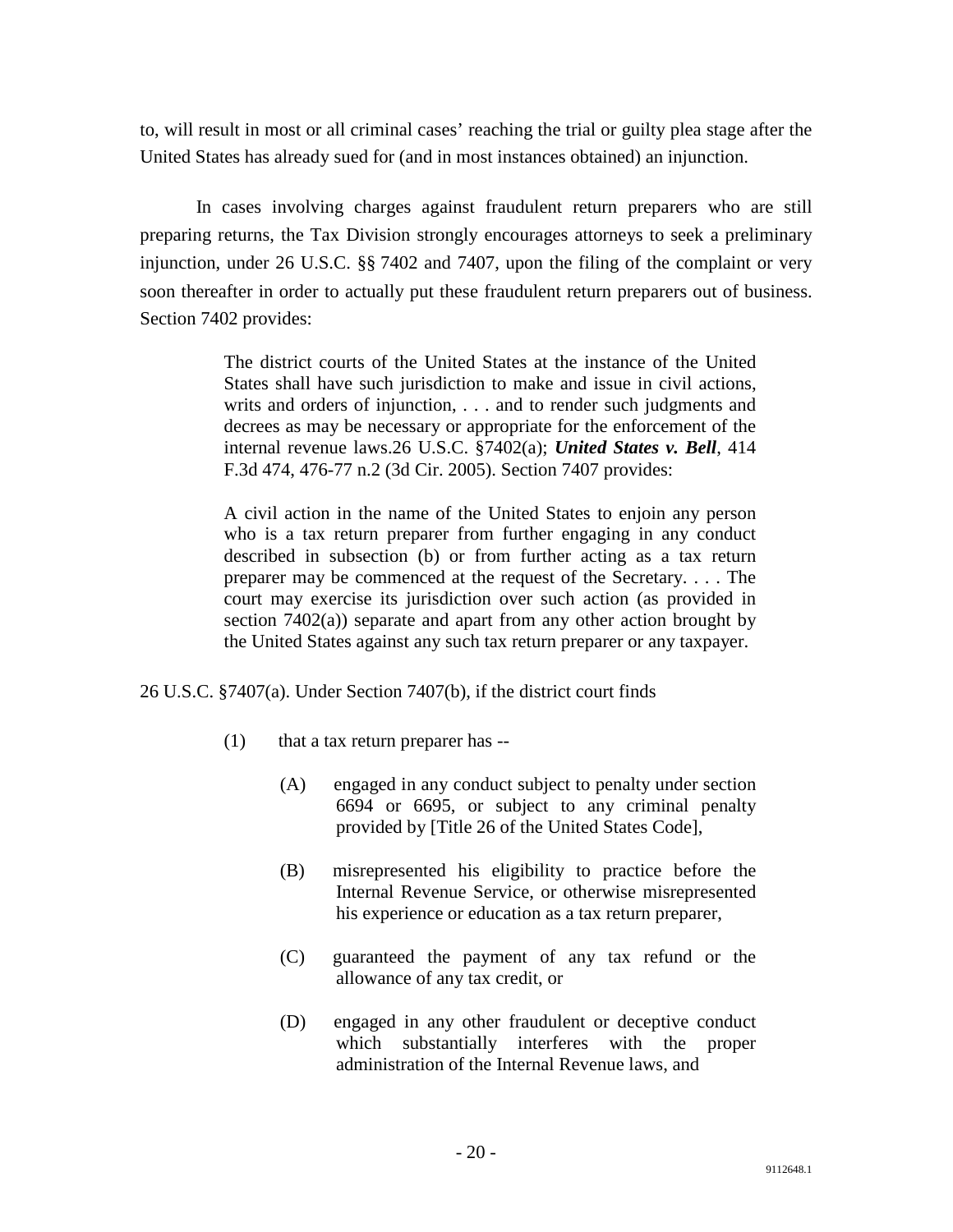(2) that injunctive relief is appropriate to prevent the recurrence of such conduct,

> the court may enjoin such person from further engaging in such conduct. If the court finds that a tax return preparer has continually or repeatedly engaged in any conduct described in subparagraphs (A) through (D) of this subsection and that an injunction prohibiting such conduct would not be sufficient to prevent such person's interference with the proper administration of this title, the court may enjoin such person from acting as a tax return preparer.

## 26 U.S.C. §7407(b).

 Injunctive relief may also be obtained under § 7408 against tax return preparers who promote unlawful tax shelters. Section 7408(b) provides:

[I]f the court finds --

(1) that the person has engaged in any specified conduct, and

 (2) that injunctive relief is appropriate to prevent recurrence of such conduct,

 the court may enjoin such person from engaging in such conduct or in any other activity subject to penalty under [Title 26].

'Specified conduct' is defined in relevant part as

any action, or failure to take action, which is . . . subject to penalty under section 6700 [relating to penalty for promoting abusive tax shelters, etc.] [or] section 6701 [relating to penalties for aiding and abetting understatement of tax liability].

26 U.S.C. §7208(c); *United States v. Bell*, 414 F.3d at 476-77 n. 2.; *United States v. Gleason*, 432 F.3d 678, 682-84 (6th Cir. 2005).

 Courts consider the following factors to determine whether a permanent injunction is needed: (1) the gravity of the harm caused by the offense; (2) the extent of the defendant's participation; (3) the defendant's degree of scienter; (4) the isolated or recurrent nature of the infraction; (5) the defendant's own recognition or non-recognition of his or her own culpability; and (6) the likelihood that the defendant's occupation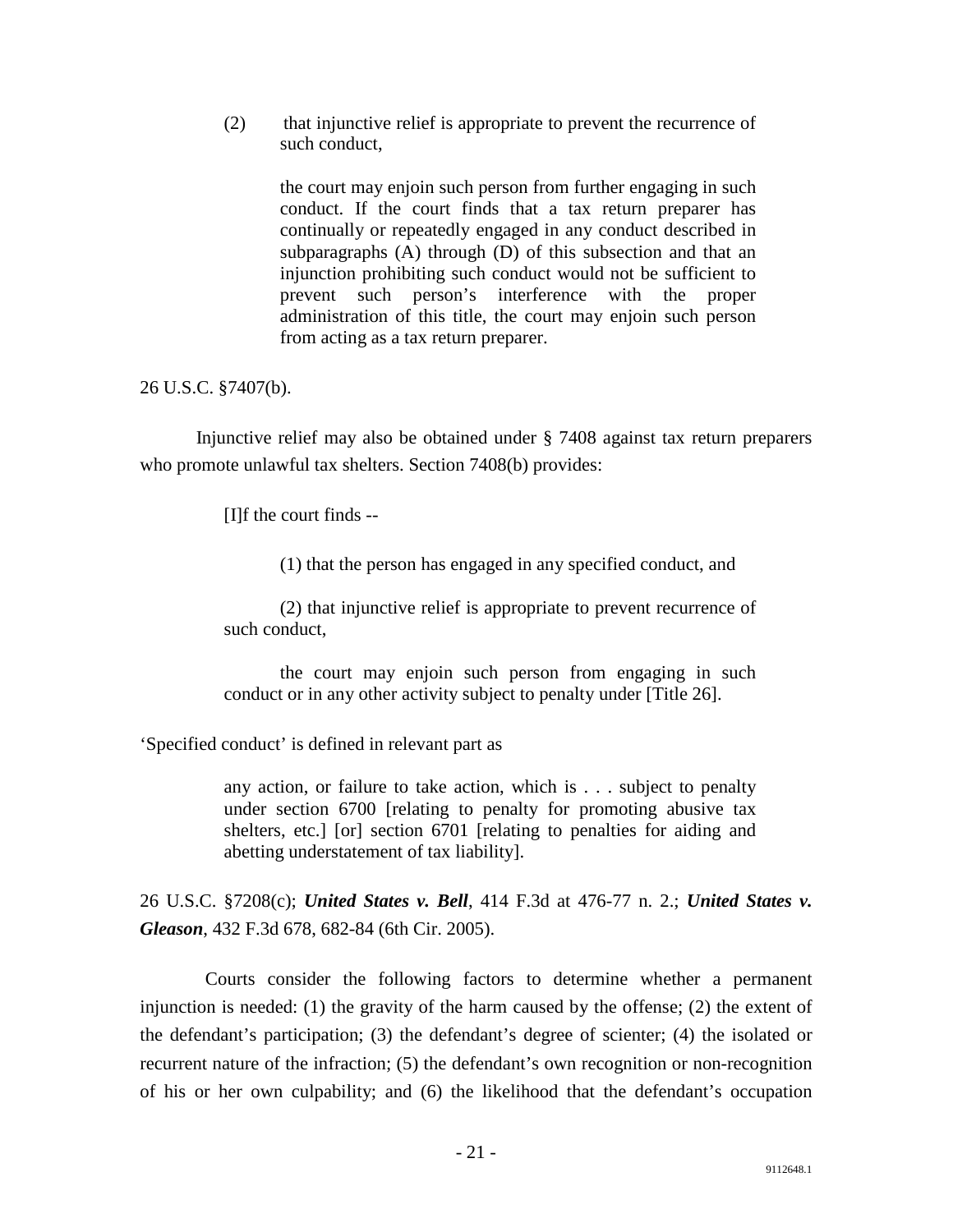would place him or her in a position where future violations could be anticipated. *United States v. Gleason*, 432 F.3d at 683 (citations omitted). Noting that promoters of tax fraud who provide detailed instructions and techniques to avoid paying taxes have been prosecuted for aiding and abetting the commission of tax fraud, the United States Court of Appeals for the Third Circuit has suggested that, where the facts of the case indicate that the defendant went beyond advocating and assisted the commission of tax violations, the injunction should include language to forbid aiding and abetting. *See United States v. Bell*, 414 F.3d at 483-84.

 If a fraudulent tax return preparer is already out of business and the case is strictly a historical case, then the Tax Division's goals are to punish the return preparer, deter others, and ensure that the one-time return preparer does not reenter the field. In cases in which there is a substantial likelihood the return preparer will resume his or her return preparation business but there is no ongoing criminal investigation and there are reasons why a criminal investigation is not warranted, the Tax Division recommends filing a civil injunction complaint.

 Federal prosecutors are also urged to use the media to deter the preparer's conduct and inform his or her customers of the indictment. This is critical in all cases in which an indictment is returned, especially where the circumstances of the case provided an insufficient basis to seek a preliminary injunction or where the return preparer is already out of business. Deterrence is key to our mission, and there is great potential for deterrence in publicizing our efforts to combat tax fraud, either through the public affairs offices of United States Attorneys' offices or the Office of Public Affairs at the Department of Justice. Toward that end, thought must be given in each case to how best to achieve deterrence, which necessarily includes a press release and efforts to obtain maximum media exposure in every case.

 Where criminal tax charges against a fraudulent return preparer are resolved by guilty plea, the Tax Division encourages federal prosecutors to include a provision in the plea agreement by which the defendant agrees to be permanently enjoined from preparing or filing federal tax returns on behalf of third parties. All that is required in the plea agreement is language such as the following:

> Defendant agrees, as part of this plea agreement, to be permanently enjoined under IRC §§ 7402 and 7407, from preparing or filing federal tax returns for anyone other than himself/herself. Defendant